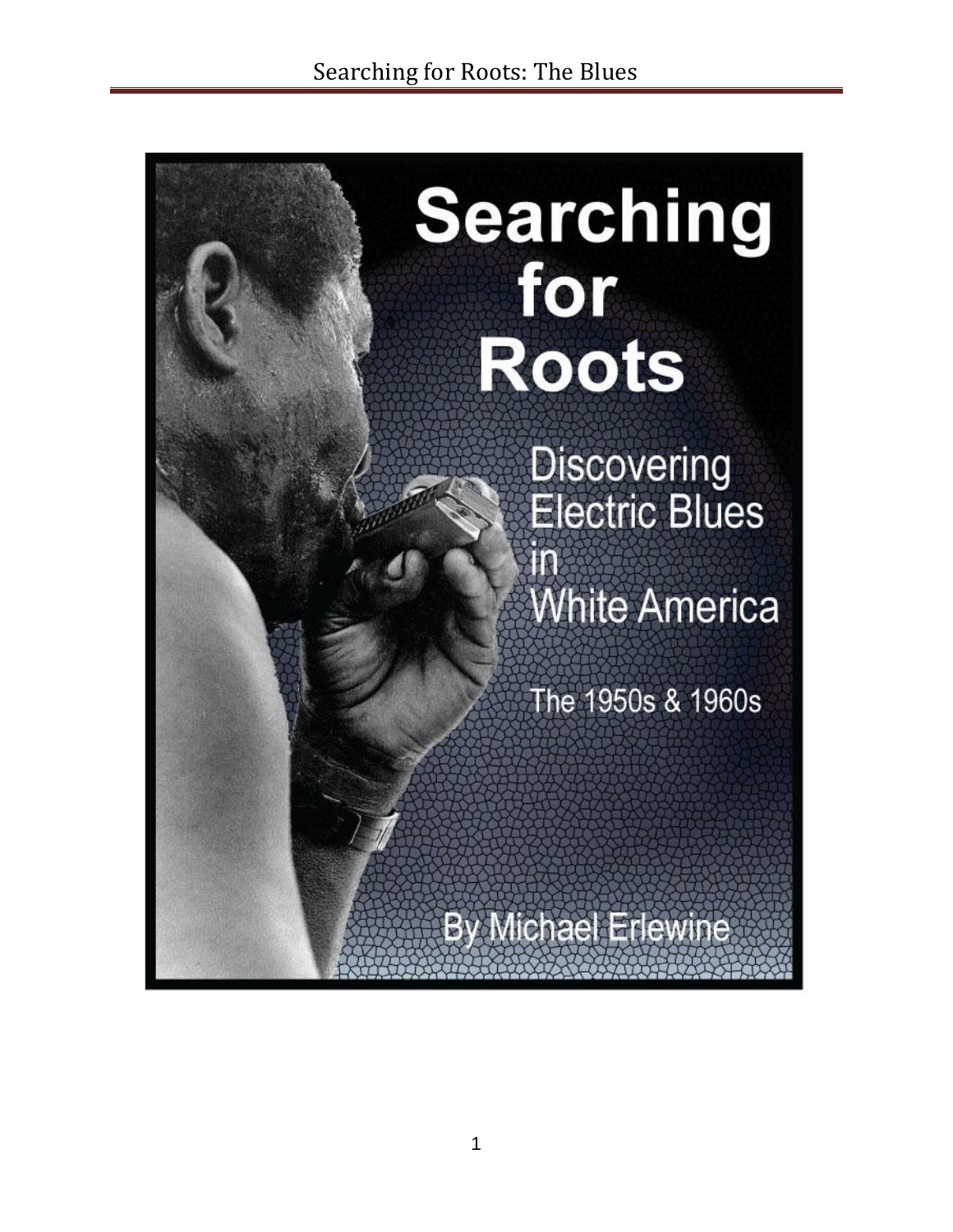# **Searching for Roots Discovering Electric Blues in White America**

By Michael Erlewine

In the late 1950s and early 1960s the interest in folk music and its roots in rural America and the European Continent reached a high pitch as thousands of young adults crisscrossed America documenting folksongs and sharing authentic music. Folklore societies sprung up at many major campuses. This was a folk revival, one that has not been repeated since. But old English and Scottish ballads were not the only music discovered during this time. There was another even more indigenous music that needed no revival. In fact this music was very much alive and probably playing somewhere just across town, separated only by a racial curtain: modern city blues. This article is about the heyday of folk music in the late 1950s and early 1960s and something about how white America discovered the blues.

#### **Blues Festivals – A Brief History**

On a warm summer night in August of 1969 a music legacy was born. Several thousand blues lovers gathered in a small athletic field called Fuller Flats near the North Campus of the University of Michigan (a spot along the Huron River in Ann Arbor, Michigan) to witness the first "Ann Arbor Blues Festival." By the time blues icon Sun House took the stage to close the show it was clear that something magical was happening in this southeast Michigan college town. Few present also knew that music history was being made, for the 1969 Ann Arbor Blues Festival was the first electric blues festival of its kind in North America.

When we look back at the roster of performers at those first two Ann Arbor Blues Festivals, it is hard to imagine that all of this great talent managed to converge at one place and time, blues greats like Bobby "Blue" Bland, Big Joe Turner, Buddy Guy, John Lee Hooker, B.B. King, Albert King, Freddy King, Lightnin" Hopkins, Howlin" Wolf, Magic Sam, Muddy Waters, Son House, T-Bone Walker, and Junior Wells, to name a few. And that is just the short list.

# **How I Happened to Be There**

Before I begin, let me tell you something about why I happen to be writing this and how I got involved with these landmark festivals in the first place. It is simple: those first two Ann Arbor Blues Festivals changed the course of my life forever.

Sometimes I think of myself as similar to the lead character in the movie "Forest Gump," always on the edge of history, witnessing, but never quite front and center, never in exactly the right place at the right time. However, when it comes to those first two blues festivals in Ann Arbor, I was there AND then, onehundred percent. Those festivals were life-altering events for me, a pivotal point in deciding who I was going to be and what I would do in my life. Let me give you a quick idea what I was about back then.

In 1968, when that first blues festival was being organized, I was part of the only blues band in the area. The "Prime Movers Blues Band" first came together in the summer of 1965, the same summer that the Grateful Dead formed in San Francisco. This was a time of real cultural change across the country. I was studying and learning to play Chicago-style blues 24x7. It was my passion.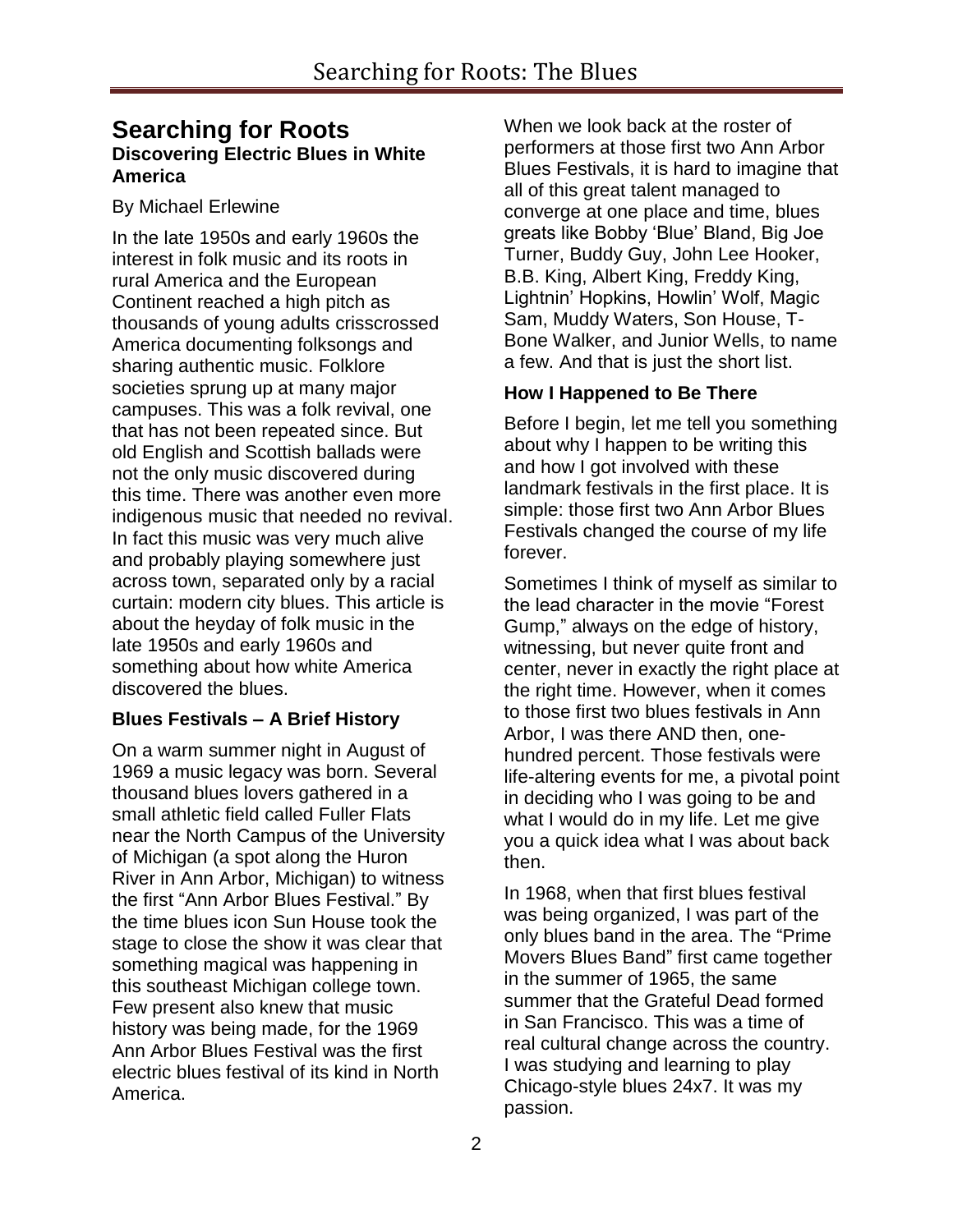We hooked up with the blues festival organizers pretty much by default: we were the only band in the area that knew anything about modern city blues. We had been to Chicago years before and seen all the blues greats live, not to mention: you couldn"t keep us out of that festival for the world. This festival was like a dream come true for me, a chance to see my idols, these great blues players up close and right here in my own home town. Who could ask for more?

My brother Dan and I volunteered (we probably forced ourselves on the organizers) and ended up being put in charge of feeding all the performers and making sure they had drinks. Trust me, providing drinks proved to be "key" in gaining access to these players. The opportunity to meet our heroes was way beyond anything we could have imagined on our own.

And to put the icing on the cake, I ended up officially interviewing (on reel-to-reel tape) almost every blues artist and sideman at the festival - dozens of them. Later in my life, the experience of putting all that interview information together led to my becoming something of an archivist of music data in general and I eventually founded and built the All-Music Guide (allmusic.com), which today is the largest database of music reviews, bios, tracks, and information on the planet. So you can see what I mean when I say that these festivals were lifechanging for me. They gave me direction. Now you know how I fit into all of this, so let"s move on.

In this writing, I have two stories to tell. One of course is the importance of those first two Ann Arbor blues festivals, how they came about, who was involved, and the artists that played there – the

music itself. The second story I want to share with you has more to do with my experience of how white America first became aware of electric-city blues music and, as you will see, the two are to some degree interdependent.

## **A Short History of Blues Festivals**

To appreciate the uniqueness of those first Ann Arbor Blues Festivals, some historical context may be helpful. Blues as a genre did not always have festivals. Although some blues was included in many of the early folk festivals, it was almost exclusively of the acoustic "folkblues" variety, more of an add-on than a featured style at folk festivals like those held in Newport Rhode Island. It was the "folk" in folk-blues that was what most people came to hear, not the blues. The "blues" was just a feeling that the folkblues held for many of us and was not recognized as the genre it is today, at least by folkies like me. Until the late "60s, modern, electric, citified blues was almost exclusively the province of black Americans, made available on black record labels or served up in hundreds of small clubs and bars across the land. White Americans didn"t go there. All that began to change with that first Ann Arbor Blues Festival in 1969, but let"s back up just a bit.

#### **The Chitlin' Circuit**

Chitterlings or "Chitlins" as they are called are the large intestines of pigs that have been specially cleaned, stewed, and then fried. The Chitlin" Circuit as it was called consisted of hundreds of small venues (mostly in the south) where chitlins were served along with plenty of beer and music. These were the places where black musicians travelled to play the blues and where black audiences could congregate in a racially divided country and age. The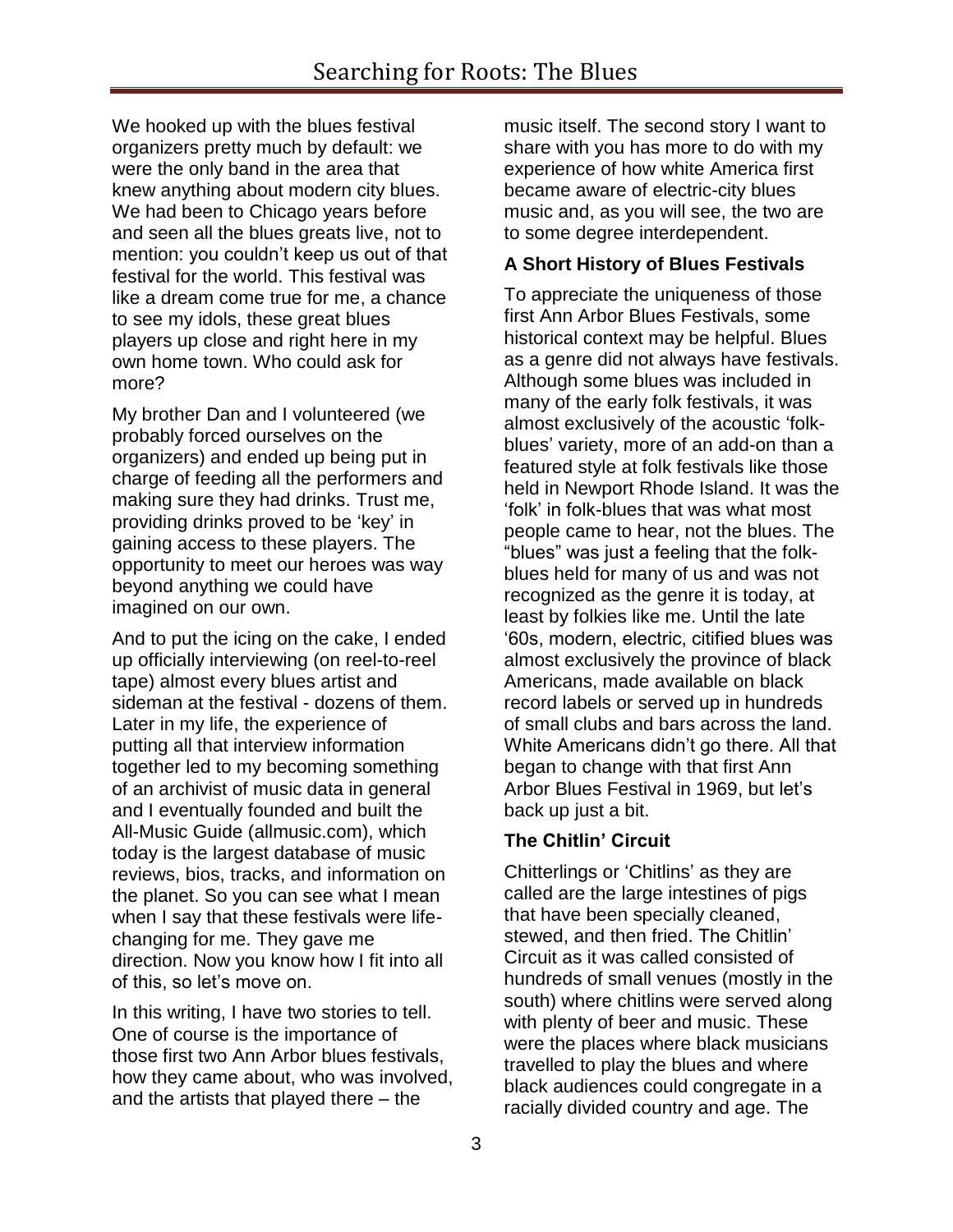chitlin" circuit also included (on the highend) some major black theaters like the Apollo Theater in Harlem, the Howard Theater in D.C., the Cotton Club in NYC, the Royal Theater in Baltimore, the Fox Theater in Detroit, the Uptown Theater in Philadelphia, and so on. But for the most part, this kind of blues was played in the hundreds of small bars, clubs, and way-stops along the circuit. Many of the great blues musicians featured at those first Ann Arbor blues festivals knew the chitlin" circuit only too well. For years, these performers had traveled the circuit playing the blues - one-night stands at roadside bars and clubs. To white America, the chitlin' circuit was practically invisible. City blues at that time was black music played in black venues - music for blacks.

# **The Folk Festivals**

By the 1950s, more and more young Americans became interested in their own indigenous music – American folk music. In the later "50s and early "60s, festivals and folklore societies became increasingly popular, in particular on college campuses and among more affluent white Americans. Along with the interest in folk music came the folklore societies. My first experience with these groups was the University of Michigan Folklore Society in Ann Arbor in the early 1960s. And of course there were the folk festivals, of which the one in Newport, Rhode Island is perhaps the most famous, if not the first.

The Newport Folk Festival was established in 1959 by George Wein, the same man who in 1954 established the Newport Jazz Festival. The first Newport Folk Festival was held on July 11-12, 1959 and featured, among other acts, the Kingston Trio, a group that had exploded to national prominence only

the year before. Flanking the Kingston Trio were classic folk singers like Odetta, Sonny Terry and Brownie McGhee, and of course, the ubiquitous Pete Seeger. During a set by the singer/songwriter Bob Gibson at that first 1959 festival, a young Joan Baez made her national debut to a wildly enthusiastic audience of over 13,000 people. The Newport festival is still considered to be the granddaddy of all folk festivals, even though it has been reduced in size in recent years.

The folk scene in the early "60s was very active and organized enough to have a well-established set of venues (coffee houses, church sponsorships, etc.) and routes that stretched across the country and over which performing folk artists traveled, mostly by hitchhiking. By the early 1960s folk enthusiasts everywhere were learning the rudiments of music research, at least to the point of tracing particular songs back through time to their roots or at least trying to. It was axiomatic at that time that the original version of a song was preferable to later versions, almost always enriching the listener"s experience and enjoyment of the tune. "Sing Out! Magazine" was one of the main repositories of this research, our musical collective heritage.

It should be remembered that the folkmusic revival emerged toward the end of the 1950s and the early 1960s, a time when more and more young people were rejecting the culture of the 1950s (the flattop haircuts and what they felt was a cookie-cutter mentality) and thirsting for something a little more real. It is a simple fact that most of us looked to the folk music tradition as a way of grounding ourselves, a way to somehow get underneath or break through the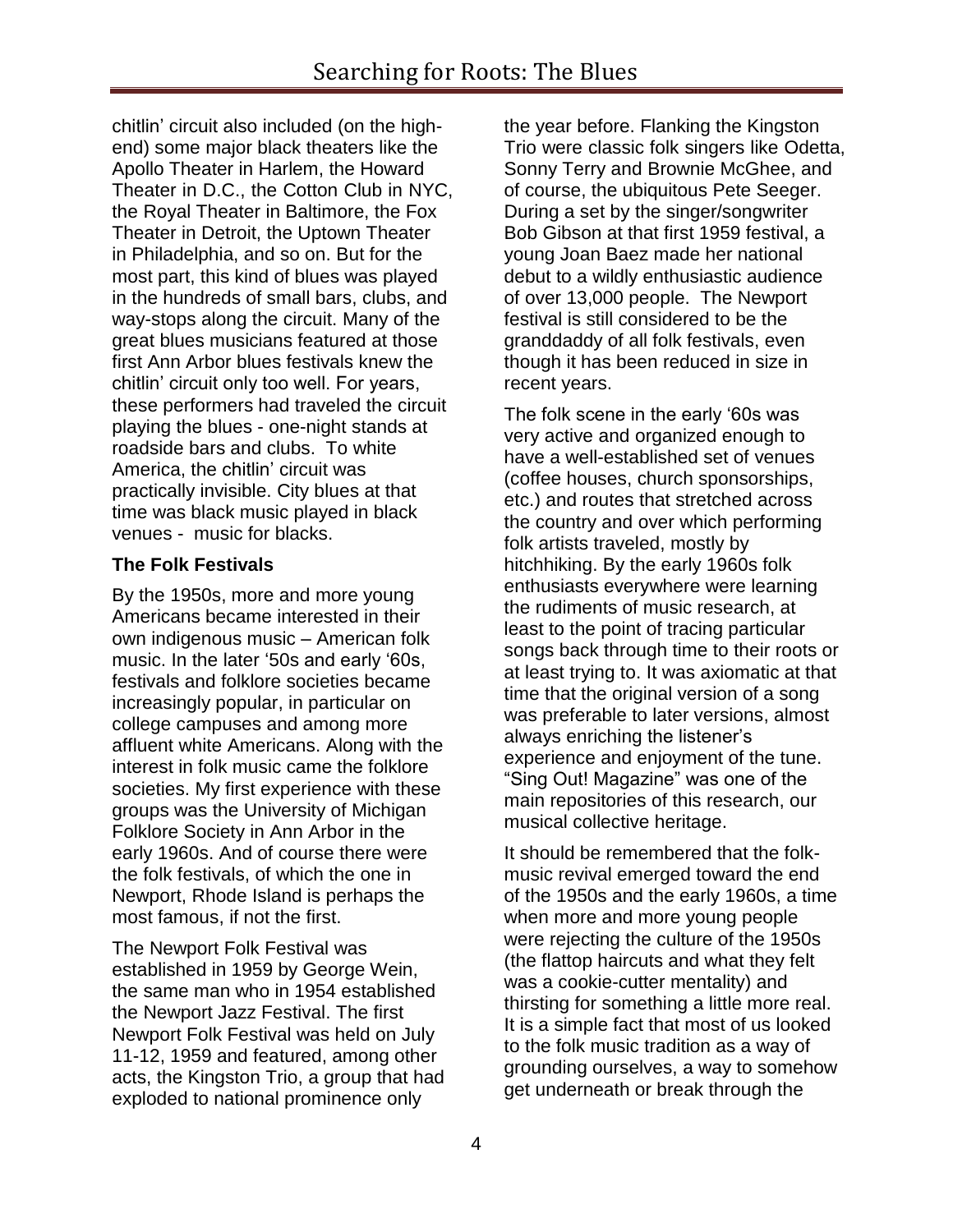social veneer in which we were raised. Future events cast their shadows and the counterculture revolution that was to come later in the mid-1960s was already emerging.

# **The Folk Scene**

Unlike folk music, whose roots were often in England or Ireland, with blues, to the surprise of most white folk-blues lovers, a trip into the history book was often as easy as venturing into a different part of town, only we didn"t know it then. The folk music scene was flourishing on college campuses and what started at Newport in 1959 was echoed in the next few years by startup folk festivals all across America, including the Berkeley and Chicago Folk festivals, both of which debuted in 1961. And, although these folk festivals also featured some blues (country blues), the blues at those festivals was mostly treated as part of the folk genre, and as a sidelight at that.

For example, one could hear Jessie 'Lone Cat' Fuller at Hertz Hall (Berkeley, CA) in 1959 and at Newport in 1960. In 1960 Robert Pete Williams performed at Newport. Other festivals in the early 1960s had Lightnin" Hopkins, Mance Lipscomb, and Mississippi John Hurt, Rev. Gary Davis, Sleepy John Estes, Jesse Fuller, and occasionally John Lee Hooker. It is hard for me to imagine John Lee Hooker or Lightnin" Hopkins not getting mainstream attention wherever they played. In 1965, an electrified Bob Dylan, backed by the Paul Butterfield Blues Band, shocked the Newport folk crowd and helped to bring awareness of modern city blues to a mostly white folk crowd. Dylan was booed.

## **The Folk Revival – Looking for Roots**

This folk music revival in the later 1950s and early 1960s was just that, a revival, an attempt to revive a music that most felt was already deeply embedded in the past. The revival started out looking back and, for the most part, stayed that way for many years. We sought to revive and find our future in past songs rather than writing our own songs for the future.

Initially, younger folk artists were just too shy. Emerging players like Bob Dylan, Ramblin" Jack Elliot (and scores of nowunknown players schooled in traditional folk music) were (at first) not focused on writing songs themselves. Their favorite contemporary songwriter was probably Woody Guthrie, but most of the songs they played came from even earlier times, sometimes all the way back to England and Europe. The great majority of folk artists did covers of earlier songs, Dylan included. The goal then was to do them well, to make them live again.

Pivotal artists of the time like Joan Baez and the New Lost City Ramblers were not writing their own songs, but instead re-enacting and re-presenting the finest in traditional folk music. Their technique was flawless, but it was not their own songwriting creativity that was being featured. Groups like the Kingston Trio and the Weavers are perfect examples. The folk music magazine "Sing Out!" is a written testimony to this approach. White America was exploring its roots, but we were looking backward to find what we felt was missing in the present – our living roots. Folk artists as a group had not yet empowered themselves to write for the present, much less for the future. They were too busy trying to make the past live again, reviving their heritage. That"s why it is called a revival.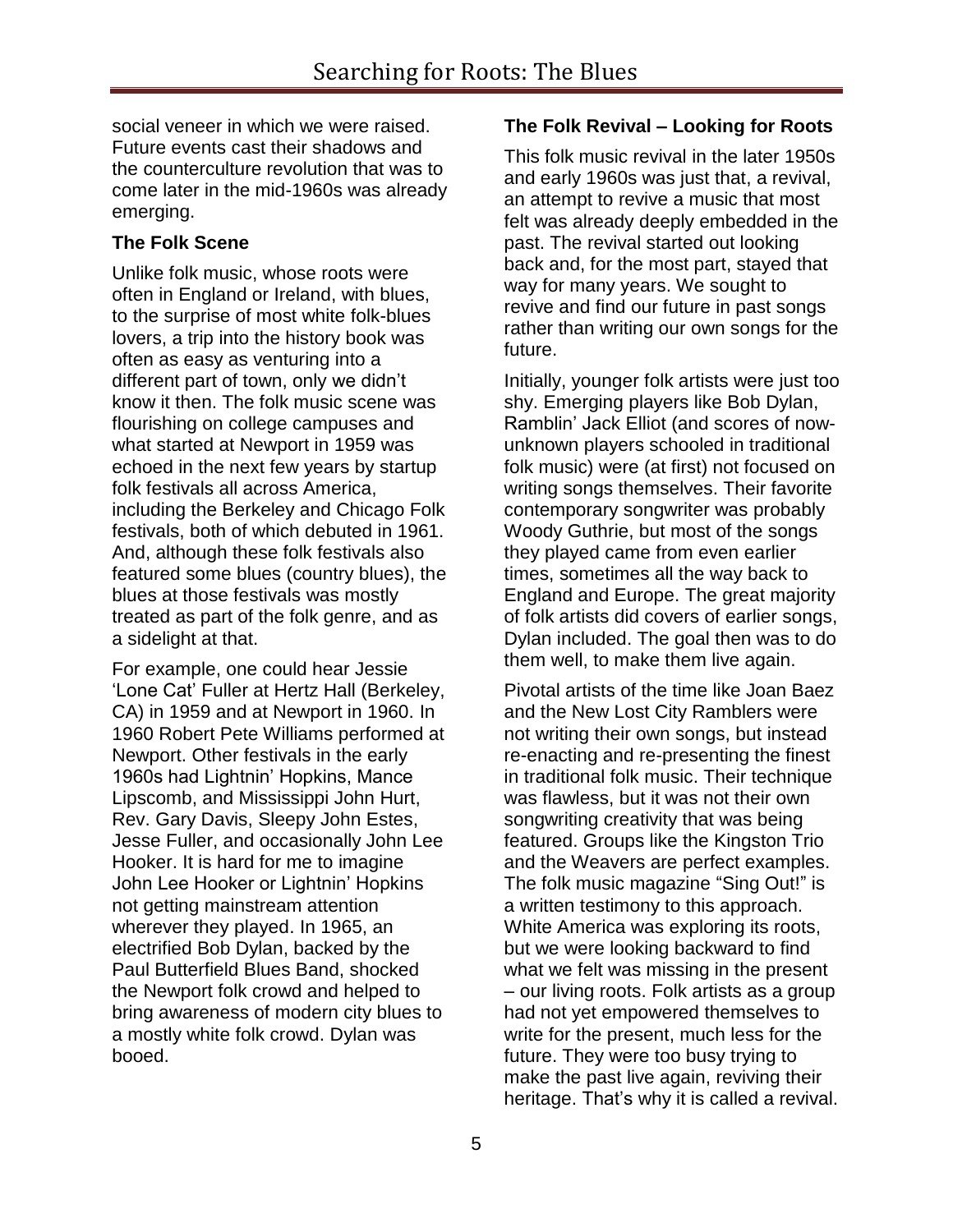I was fortunate enough to be part of the early folk scene in the late 1950s and early 1960s. There was a route we all traveled that went from Cambridge, Massachusetts to New York City, to Ann Arbor, to the University of Chicago, to Madison, Wisconsin, to Berkeley, California, and then round back again. For the most part we all hitchhiked or piled into cars that could barely run all the way across this wide country. If I remember right, I believe I hitchhiked the distance from Ann Arbor to New York City some ten times, and hitchhiked to and lived in Venice Beach and North Beach, San Francisco as early as 1960. I even travelled with Bob Dylan for a while, hitchhiking together with my friend Perry Lederman, who even them was a legendary guitar instrumentalist.

The folk route also included side trips to places like Oberlin and Antioch colleges in Ohio, and so on, wherever colleges and universities were. In Ann Arbor, folk artists like Bob Dylan and Joan Baez were frequent visitors, while groups like the New Lost City Ramblers and the Country Gentlemen were pretty much regulars, and Ramblin" Jack Elliot spent a lot of time there. We met mostly in houses or apartments and it seems we spent an inordinate amount of time drinking coffee and smoking cigarettes in the cafeteria of the University of Michigan Student Union. I can recall sitting around the Union with a nervous Bob Dylan who was awaiting the Michigan Daily review of one of his earliest performances in Ann Arbor. He couldn"t bear to leave town until the review came out. When he saw that the review was good, Dylan was on his way, hitchhiking out of town.

#### **Singers, Not Songwriters**

For the most part, the folk movement at this time was oriented around covering traditional folk tunes. The folk artists originality was in how well they sang the song and not yet in the writing of contemporary songs. This is not to say that no songs were written; some were. My point is that back then it was all about the 'singer' in 'singer/songwriter' and not yet so much about the "songwriter". For most of us, that came a bit later.

I can remember well traveling in 1961 with Bob Dylan and stopping at Gerde's Folk City on West 4<sup>th</sup> Street in New York City. Gerde's was 'the' happening place back then and the folk star of the moment in that club was a guitar virtuoso named Danny Kalb, who later became part of the group known as the "Blues Project." Dylan was obviously jealous of the attention Kalb was getting (you could hear it in his voice), but it was not just petty jealousy. He honestly could not understand what Kalb had going for him that he didn"t. It boggled his mind. I didn"t know then that my traveling companion was "The" Bob Dylan, but I am certain he must have. After all, he had something to say.

Remember, all of this was in the early 1960s, well before Haight Ashbury and the hippie scene. Most folkies (like myself) were wanna-be Beatniks, but that train had already left the station. We stood outside conventional society, but we were not so much politically alienated from that society as we were repulsed by it, and fascinated by the world of music, literature, art, and our own little social scene. Things were happening man! I was 19 years old.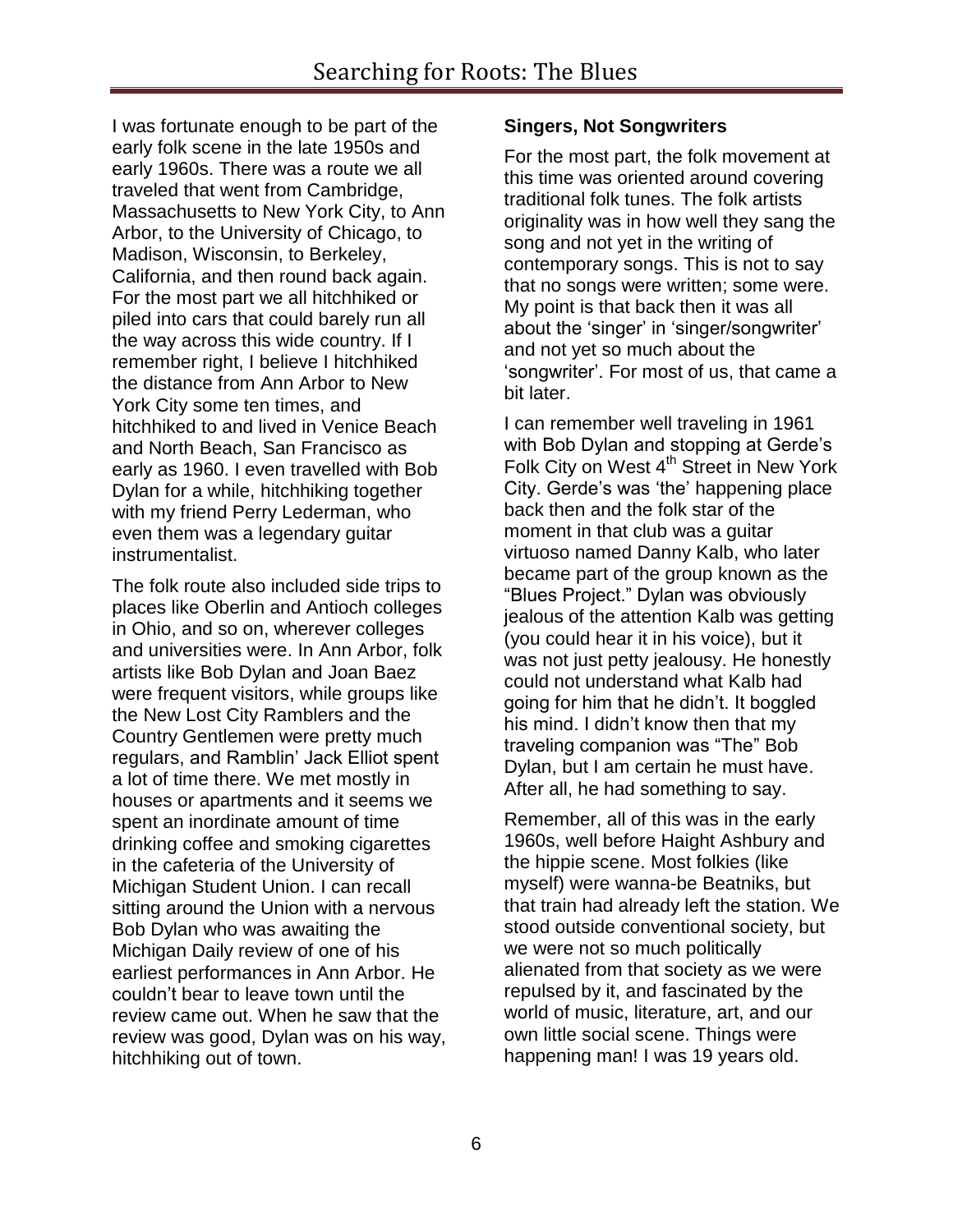# **The Folk Blues**

Real folk-blues artists like Elizabeth Cotton and Jessie "Lone Cat" Fuller began to be featured at festivals like the Berkeley Folk Festivals in the late 1950s. Many of them came to Ann Arbor where I lived and we heard them live, songs like "Freight Train" (Cotton) and "San Francisco Bay Blues" (Fuller). To folk enthusiasts like myself, this was still just folk music, but you did get a different feeling when you heard the blues. To me at the time, this just sounded like really good folk music – 'really' good. Back then we didn"t know much about the blues, but we sure could feel that music.

While folk enthusiasts heard some blues early on (as mentioned), it was at first mostly only the folk blues, and folk blues were seen as just another form (albeit, with a lot of feeling) of folk music. Later, and only very gradually, more and more country blues began to appear, but usually only southern acoustic blues, not music from the North and nothing at all from the inner cities. There was no awareness of inner-city blues or electrified blues and no interest either. At that time electric-folk music was an oxymoron.

# **Being Part of the Scene**

As a folkie myself, I can remember listening to acoustic folk-blues and really loving it, but I treated it the same way I treated traditional folk music, as something that also needed to be preserved and revived – learned, played, shared - kept alive. It was a natural assumption on our part that we were listening to the vestiges of what had once been a living tradition and we wanted to connect to that past, to revive and relive it. We had no idea that modern electric blues music was not

only "not-dead", but was playing "live" most nights of the week probably only blocks away, separated from us by a racial curtain. We just had no idea. The folk music scene had few blacks in it (other than a handful of performers) and those that were present were usually the older folk-blues artists like Sonny Terry, Odetta, and so on. Their music was perceived by folkies as coming out of the past, not part of the present.

Please don"t get the idea that our exposure to folk music was only at concerts or folk societies. Like most musicians, we played or practiced music all the time, if only to learn the songs and how to play our instruments. We were also exposed to a lot of jazz. In Ann Arbor in the early 1960s, before bars could serve liquor by the glass, everyone met in apartments and houses around town to drink, smoke pot, and play music. This was primarily a jazz scene and young folkies (underage high-school kids like me) were tolerated as long as we kept to the shadows and sat along the far edges of the rooms.

And quite a scene it was. I remember one house on E. Williams Street in Ann Arbor. Protruding horizontally from its second story hung a huge flag with a picture of Thelonious Monk. At nights, especially on weekends, there was impromptu jazz in that house that went on most of the night, with players like Bob James, Bob Detwiler, Ron Brooks, and many others. It was music, music, music plus wine and pot. High school kids like me sat on the floor, squeezed in along the back wall. We didn"t rate any pot, but we used to snort the ashes from joints that others had smoked. That should tell you how desperate we were to be part of the scene!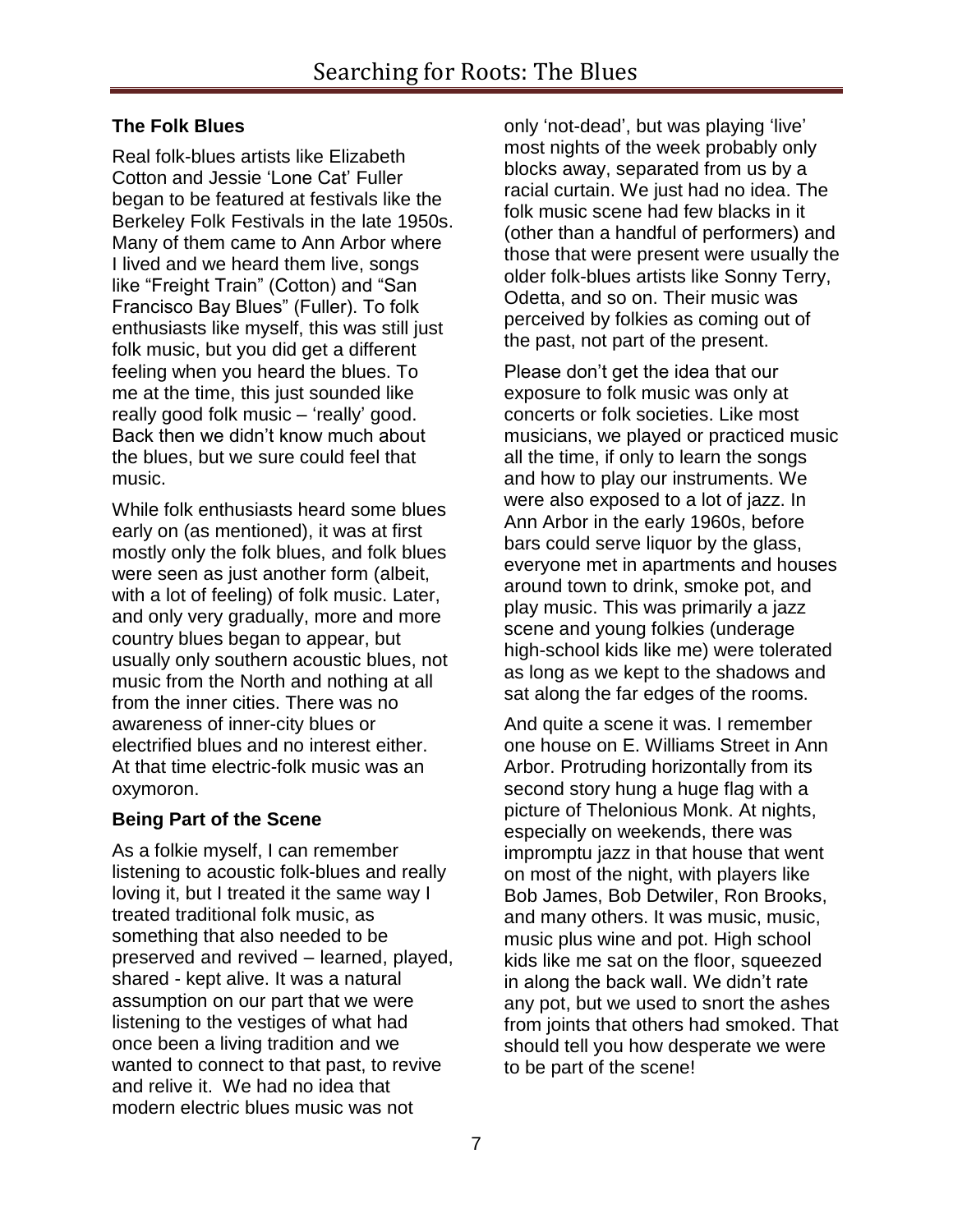## **Searchin' for Roots**

We experienced jazz along with our folk music, but still not much blues. And the jazz was anything but bluesy jazz; it was more frenetic, like bop. And if it wasn"t jazz we heard, then it was classical music played in the background on the stereo. Again: not much blues. This is an important point, because when the mostly-white folk musicians like myself were suddenly exposed to modern (and virile) inner-city blues players like Junior Wells, Magic Sam, and Howlin" Wolf, we were astonished.

As folkies made the gradual transition from studying and researching traditional folk music to also searching out historic country folk blues and then on to discovering modern city blues, all of a sudden things lit up. We got it. Blues was not simply R&B or pop music like you heard on the radio, but music by plain folks – folk music! We could see that blues was the same as folk music, only modern, fresh – alive, well and incredibly potent.

What we had assumed must always be lost in the past, like folk music that depended on our efforts to restore and revive it was, when it came to blues, was very much alive and in the present – staring us in the face and more-or-less happy to see us at that. This blues music we were hearing lived in the present and not just in the past. It did not need us to revive it. Our idea of folk music as something to restore and treasure suddenly moved from the past into the present in our minds. We made the connection. Blues didn"t need restoration. It was still with us and it was powerful. It was like the movie Jurassic Park; we had found a living dinosaur, folk music that lived in the present! And this music revived us and not vice-versa! The blues scene in the early 1960s as played out in the small clubs and bars of Chicago, Detroit, and other major industrial cities, while very much still alive, was by then itself on the wane, only we newcomers didn"t know that yet. To us, it was way more alive than the standard folk music we knew. Intercity electric blues music was still authentic and strong, but (for the most part) the next generation of younger blacks was already not picking up on it; they were just not interested. Chicago-style city blues was, to younger blacks at that time, old-peoples music, something from the South, a past and history they wanted to get away from rather than embrace. Younger blacks had already skipped ahead to R&B, Motown, and funk. Forget about those old blues.

My band played in a black bar for something like a year or a year and a half, a bar filled with mostly older black folks and a sprinkling of hippie whites who had come to see us. This was in 1967. Right next door was another black bar, where all the younger blacks hung out and where they played only the latest R&B hits. The younger blacks seldom came into our bar and, in general, were embarrassed that their parents and elders were listening to blues played by a racially-mixed band – listening to white boys play the blues. How embarrassing! Interest in the classic Chicago blues was just not there for the younger generation of blacks. They felt that blues was music from an older generation, music for old people.

While within the black community the door was slowly closing on the Chicago blues artists (even the artists knew this), another and much wider door for this music was opening onto white America, an open door that would extend the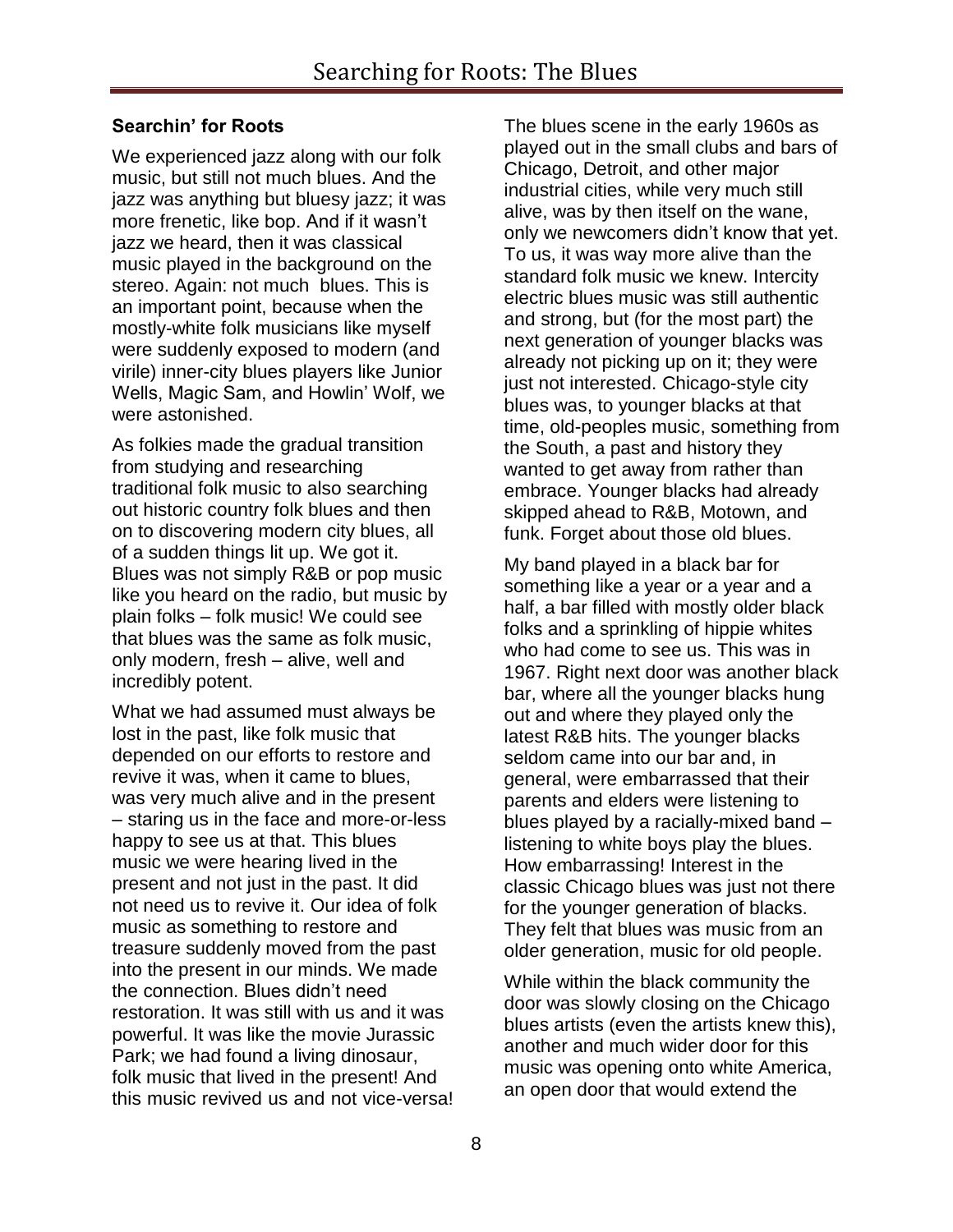careers for many of these artists and secure their music well into the future.

B.B. King said in Time Magazine in 1971:

"The blacks are more interested in the "jumpy" stuff. The whites want to hear me for what I am."

# **1965: A Sea Change**

As pointed out, in the early 1960s the folk music revival was one of the main things happening on all the major campuses across America: Cambridge, Ann Arbor, Chicago, Madison, Berkeley, etc. What happened to it?

For one, in the mid-1960s, pop music groups like the Rolling Stones were busy recording covers of blues classics and pointing out the source – the artists who originally wrote and recorded them. White players like me, eager for guidance, hunted down the original blues 45s, which were a revelation to us. I can remember rummaging through bins of old 45s in downtown Chicago and finding just incredible music.

That first "Rolling Stones" album, of the same name, was released in April of 1964. It contained tunes like Jimmy Reed's "Honest I Do," "Willie Dixon's "I Just Want to Make Love to You," "I"m a King Bee," plus songs by Chuck Berry and Rufus Thomas.

The Stones second album, also released in 1964, veered away from the blues and contained tunes recorded by Chuck Berry, Wilson Pickett, Dale Hawkins, songs like "Under the Boardwalk." It also included the blues-R&B tune made famous by Irma Thomas, "Time Is on My Side." In 1965, the album "Rolling stones, Now!" had the Dixon-Wolf classic "Little Red Rooster."

From that point onward, the blues content of Rolling Stones albums decreased. In 1965, the album "Out of Our Heads" had no real blues tunes, and neither did their other 1965 album, "December"s Children." It was those first two albums in 1964, and in particular the first album, that pointed the blues out to many in the white audience. The U.K. was all about authentic blues well before white America ever heard of them.

In the wake of the Beatles and Rolling Stones, late summer and early fall of 1965 saw the emerging dancehall scene in San Francisco and the arrival of bands like the Grateful Dead. This was the beginning of the hippie era, and it"s when my own band, the Prime Movers, formed in Ann Arbor, Michigan. We knew nothing of the Grateful Dead, yet we too arose at the same time and represented a new era in music and lifestyle.

In fact the summer of 1965 was the trigger point for so very much. It marked a change in the folk scene with the advent of groups like the Paul Butterfield Blues Band. If there was a single band that opened up blues to white players, it was the Butterfield Band. That first Butterfield album appeared late in 1965, and it totally kicked ass. The Butterfield band in person was way more powerful than anything they managed to record.

This racially mixed band playing authentic Chicago blues sent a lightning bolt-like signal to all of us who were just waking up to the blues anyway. Their message was that white players could overcome their fear to play black music, including the blues. The Paul Butterfield Blues Band set the standard and set white musicians on notice that anybody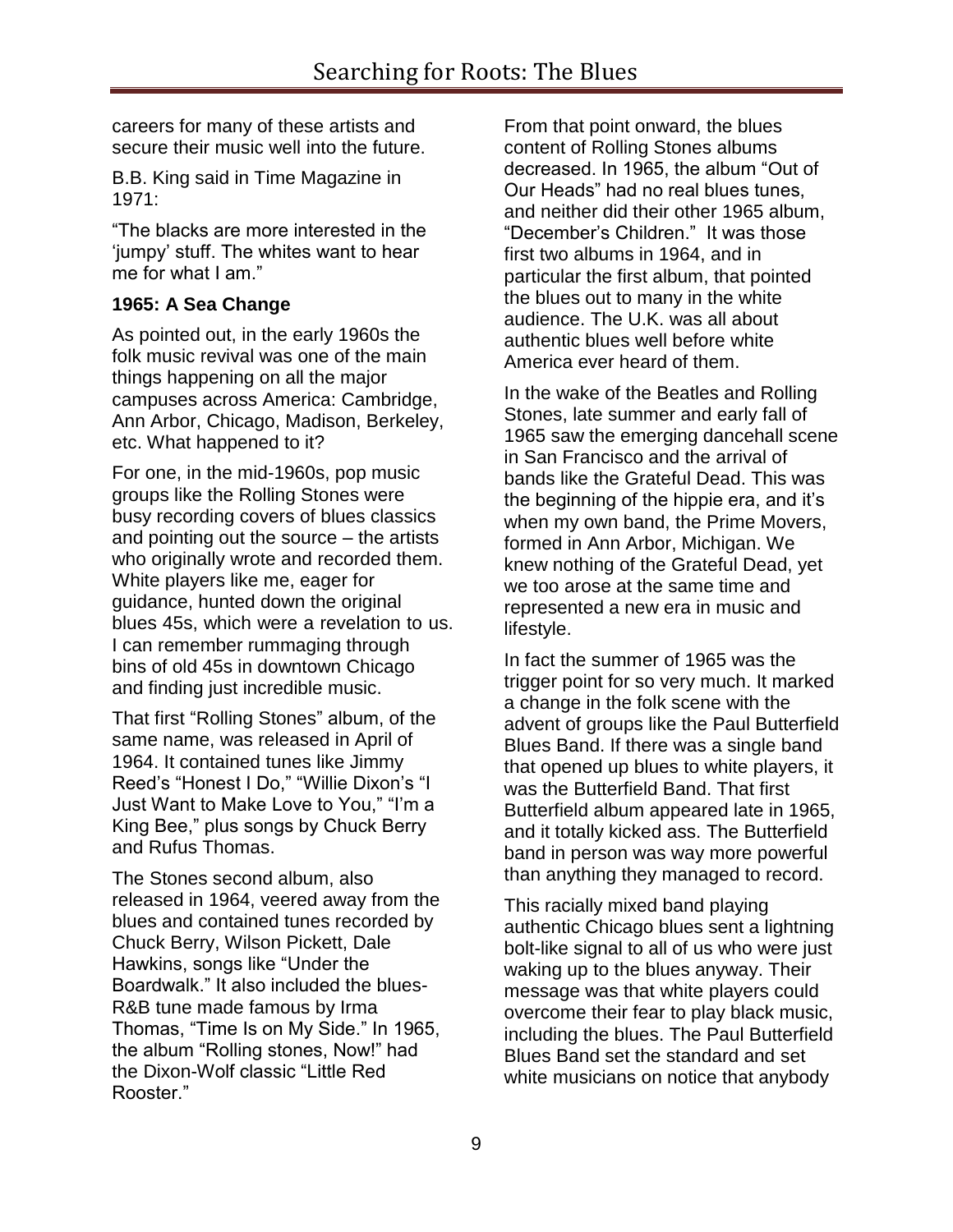was free to try to play the blues. We were emboldened to try.

Unlike many areas of folk music, modern city blues at that time was anything but a dead art. While the lineage of most folk music required revival, like trying to trace out the history and line of the music, this was not true of blues. The blues lineage was not only unbroken, but indeed very much alive, both on black record labels and in thousands of bars and clubs across the nation. Perhaps some forms of country blues were endangered, but inner-city blues (at least for the old generation of Blacks) was in full swing. White Americans just knew little or nothing about it. During the later 1960s, all that changed. And last, but not least, many of the modern city blues players were still reasonably young and more than willing to be discovered. They needed the money and appreciated the recognition.

Historians would agree that from the middle to the late "60s, music in general was, to a real extent, fusing. The whole psychedelic era blurred the boundaries of different music genres and emboldened white players to play music of all kinds – black, Indian, Asian, etc. The first extended psychedelic-like guitar solo/jam was Michael Bloomfield and the tune "East-West " on the Butterfield album of the same name in 1966. It was over 13 minutes in length and inspired legions of heavy metal players that followed

## **The American Folk Blues Festival in Europe**

The first large-scale blues festivals, "The American Folk Blues Festivals" were not really festivals and were never held in America. Established in 1962 and lasting through 1972, these so-called

festivals were in fact tours of Europe by groups of black blues artists thankful to get the work. This is what informed the British blues-oriented groups like the Rolling Stones in the first place. Starting in 1962, at a tour run of three weeks, the American Folk Blues Festival excursions eventually would run up to six weeks. Individual concerts often lasted three to four hours. The tours started up again in 1980 and lasted until 1985.

Europe has always been in love with American black music, especially blues and jazz. Whereas in this country players like Muddy Waters and Howlin" Wolf found it hard to get a job outside of their home-town bars and the Chitlin" Circuit, in Europe these players were treated like VIPs and played to rapt audiences. Race was never a real issue on the continent. This is why so many black blues and jazz artists have relocated to Europe. They found jobs that paid well and they were not considered second-class citizens.

Thanks to these touring festivals, Europe heard such blues greats as T-Bone Walker, Memphis Slim, Willie Dixon, Sonny Terry, Brownie McGhee, and John Lee Hooker. In 1963, the list was joined by Muddy Waters, Otis Spann, Victoria Spivey, Big Joe Williams, Lonnie Johnson, and Sonny Boy (II) Wiliamson. 1964 brought Hubert Sumlin, Lightnin" Hopkins, Sunnyland Slim, sleepy John Estes, and Howlin' Wolf. And in 1965, there was Mississippi Fred McDowell, J.B. Lenoir, Big Walter Horton, Roosevelt Sykes, Buddy Guy, Big Mama Thornton, Doctor Ross, and others.

In a very real sense, Europe was privileged to hear the more modern, electric, city blues well before the general (white) public in America knew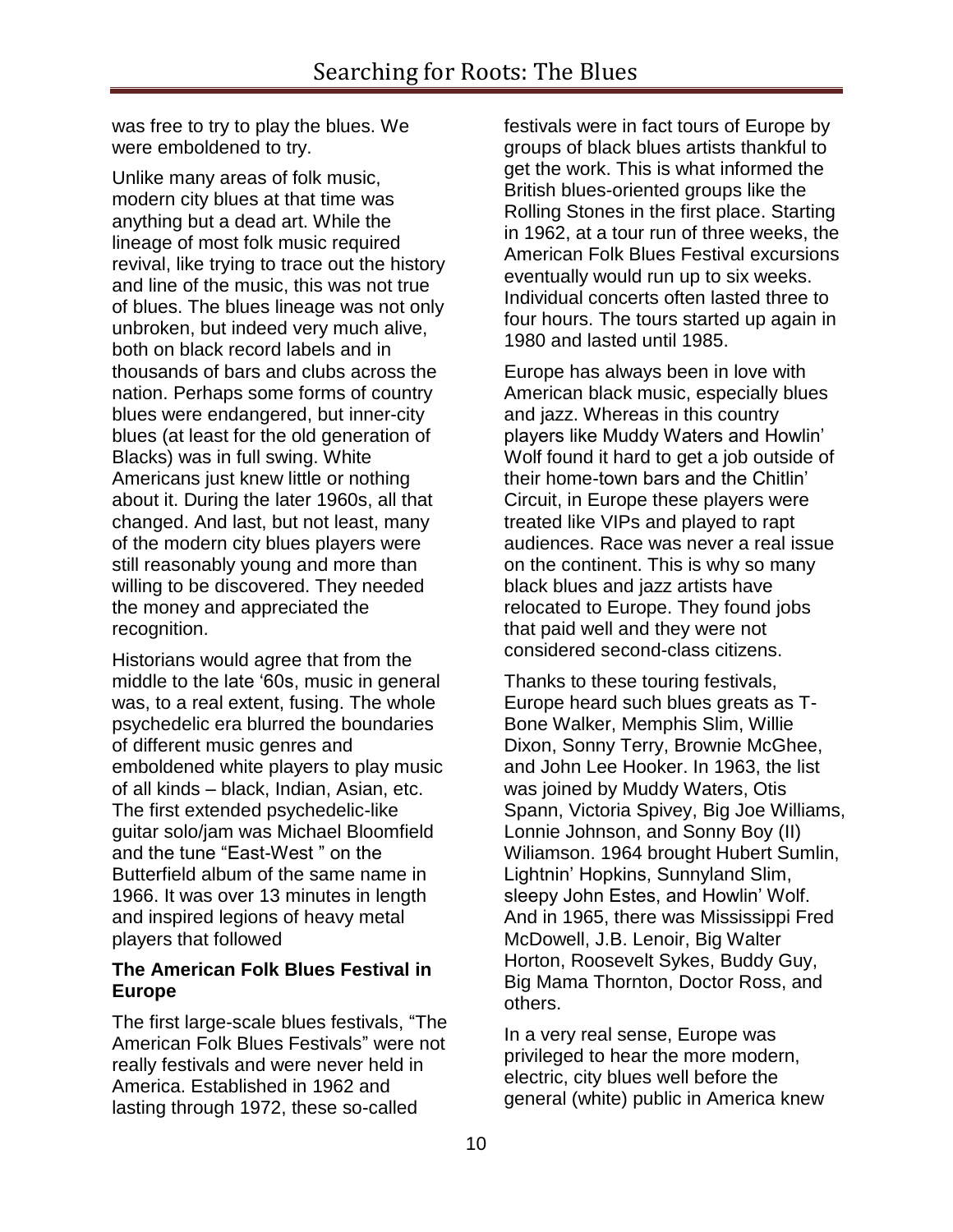anything about it. White America for the most part did not even know this music existed until the later Sixties.

## **Memphis Country Blues Festival 1967**

Perhaps the earliest festival in this country dedicated exclusively to blues, albeit the more acoustic folk or country blues, was the "Memphis Country Blues Festival." Although it was organized in 1966 with the help of the great blues journalist Robert Palmer, the first festival was actually held in 1967. For example, the 1968 festival featured artists like Bukka White, Nathan Beauregard, Joe Callicott, Furry Lewis, and Rev. Robert Wilkins. Again, as the festival title suggests, this was country blues and acoustic artists, not the inner-city electric blues that had not yet been celebrated. That was to happen in Ann Arbor, Michigan.

#### **The Ann Arbor Blues Festival: The First of Its Kind**

There is no doubt that the first North American all-out blues festival for modern, electric city blues (in fact all types of blues) was the Ann Arbor Blues Festival held in the fall of 1969. It featured artists like Muddy Waters, Junior Wells, B.B. King, Otis Rush, J.B. Hutto and the Hawks, Howlin" Wolf, T-Bone Walker, Magic Sam, Freddy King, and dozens of modern-electric blues players as well as traditional blues artists like Son House, Lightnin" Hopkins, and those in between like Clifton Chenier, Roosevelt Sykes, and many others.

In the Ann Arbor festivals, the accent was off the folk and country blues and right on modern, big-city, electric blues artists. After all, Ann Arbor is only about a three-hour drive from Chicago. While the Newport Folk Festival sometimes

featured more than folk music, and to a small degree helped blues to segue from folk and country blues to a more modern blues, this was not something they actively featured. For many years, electric anything was frowned upon at the Newport festival. It was in Ann Arbor that we find the first all-out presentation of modern electric city blues.

It has been said that those first Ann Arbor blues festivals mark the end of the city-blues era and the beginning of its exploitation. Of course there is some truth to that if we mean that by reaching a wider audience, the music will be more easily embraced and imitated. But in fact the electric city blues by that time was already dying out of its own accord. The younger blacks had turned away. Reaching the larger White audience actually prolonged the music's decline and extended its life. Today (2008), with most of the original blues giants gone, we may be facing what amounts to reenactment and revival once again – blues as folklore.

There is no record of a blues festival of any similar scope and extent that predates that first Ann Arbor Blues Festival, which was organized in 1968 and held in 1969, much less one that endures to the present day. Actually, the popular Ann Arbor Blues & Jazz Festival, which saw its roots in those first two Ann Arbor Blues Festivals, was suspended in 2007 due to lack of funds. The last festival was in 2006.

## **The Ann Arbor Blues Festival: What it Was**

The Ann Arbor Blues Festival was just that, a festival of blues featuring modern electric city blues -- the first of its kind in North America. Those two festivals helped to mark the discovery of modern blues music and the musicians that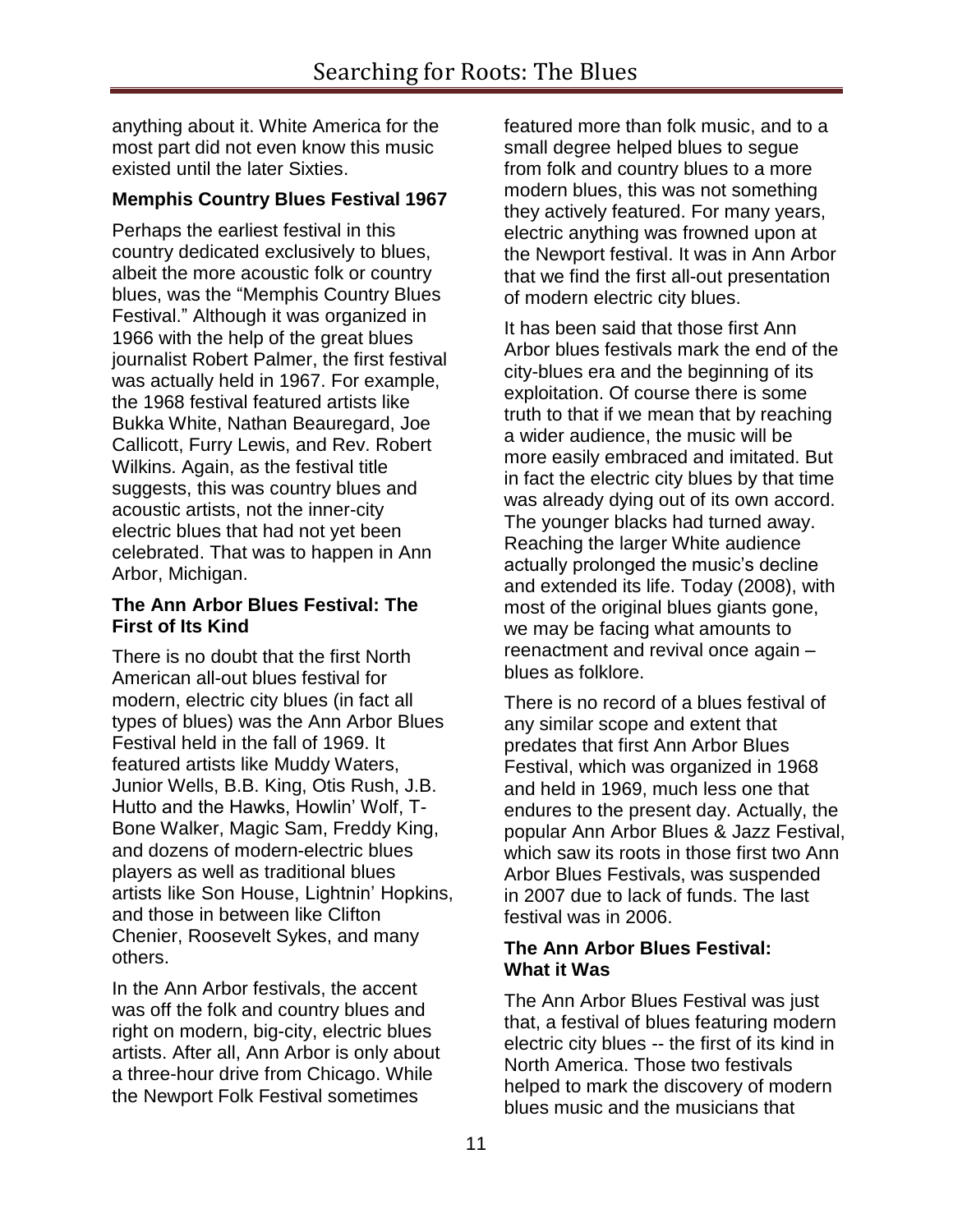made that music. It was something more than just black music for white people. It was somewhat of a celebration for the black musicians themselves and the list of great blues artists present, on or off the stage, reads like a "Who"s Who" of blues musicians (of all types) alive at the time. They came from all over to play, of course, but also they came just to be together, to hang out – a real celebration.

Can you imagine? There was my dad, the controller of a small Michigan college sitting on folding chairs with blues great Roosevelt Sykes, the two fo them leaning back up against a chainlink fence, swapping stories, and having beers all afternoon. They just liked each other and were having a ball. That"s the way it was all around – one big gettingto-know-one-another party. It was special.

That first Ann Arbor Blues Festival had its inception in the fall of 1968 at the University of Michigan in Ann Arbor. An on-campus entertainment group had called a meeting with the idea of putting together some kind of musical event loosely based on the blues-rock music that was emerging from Great Britain, groups like the Rolling Stones, John Mayall, and its reflection in this country. The self-appointed chairman of this group was Cary Gordon, a student from the suburbs of Detroit.

However, also present was John Fishel, another student who had just transferred to Michigan from Tulane University. Fishel (who knew no one in town) came across a handbill asking for people interested in being involved in a "blues" festival to attend an initial meeting at the Michigan Student Union. Being new in town, Fishel decided to check it out. At

that time he was already into well into listening to blues.

#### Fishel:

"I had a growing interest in the black music from my high school days in Cleveland. At the time I had seen as many of the Motown and other acts who came to town as well as a number of acts on the "folk club" circuit including the Paul Butterfield Blues Band and James Cotton, etc. I was listening to many of the country artists who were being rediscovered. I had also spent a summer in Great Britain and seen some of the British bands influenced by the blues like John Mayall, the Stones, Peter Green, etc. I had been attracted to the music and began to collect albums by *their* influences: BB King, Albert King, Muddy Waters, Howlin" Wolf, Otis Rush, John Lee Hooker, and later Junior Wells and Magic Sam."

Fishe, whol was not so much interested in the blues-rock concept, but rather in the authentic blues masters themselves, volunteered to be the entertainment cochair along with another U. of M. Student, Janet Kelenson. Other original members of that core group included Bert Stratton and Fred Braseth (PR chairs), Ron Marabate (technical), and Ken Whipple (business affairs), plus Chris Seltsam, Howard Husok, Rena Selden, Dick Tittsely, Charlie Yoryd, Carol Maxwell, and local DJ Jim Dulzo.

The University of Michigan with some initial reluctance had agreed to be a sponsor without really understanding either the concept or the financial commitment. Later the Canterbury House (sponsored by the Episcopalian Church), an organization that had run a coffee-house/folk club in Ann Arbor for some time, also came on board as a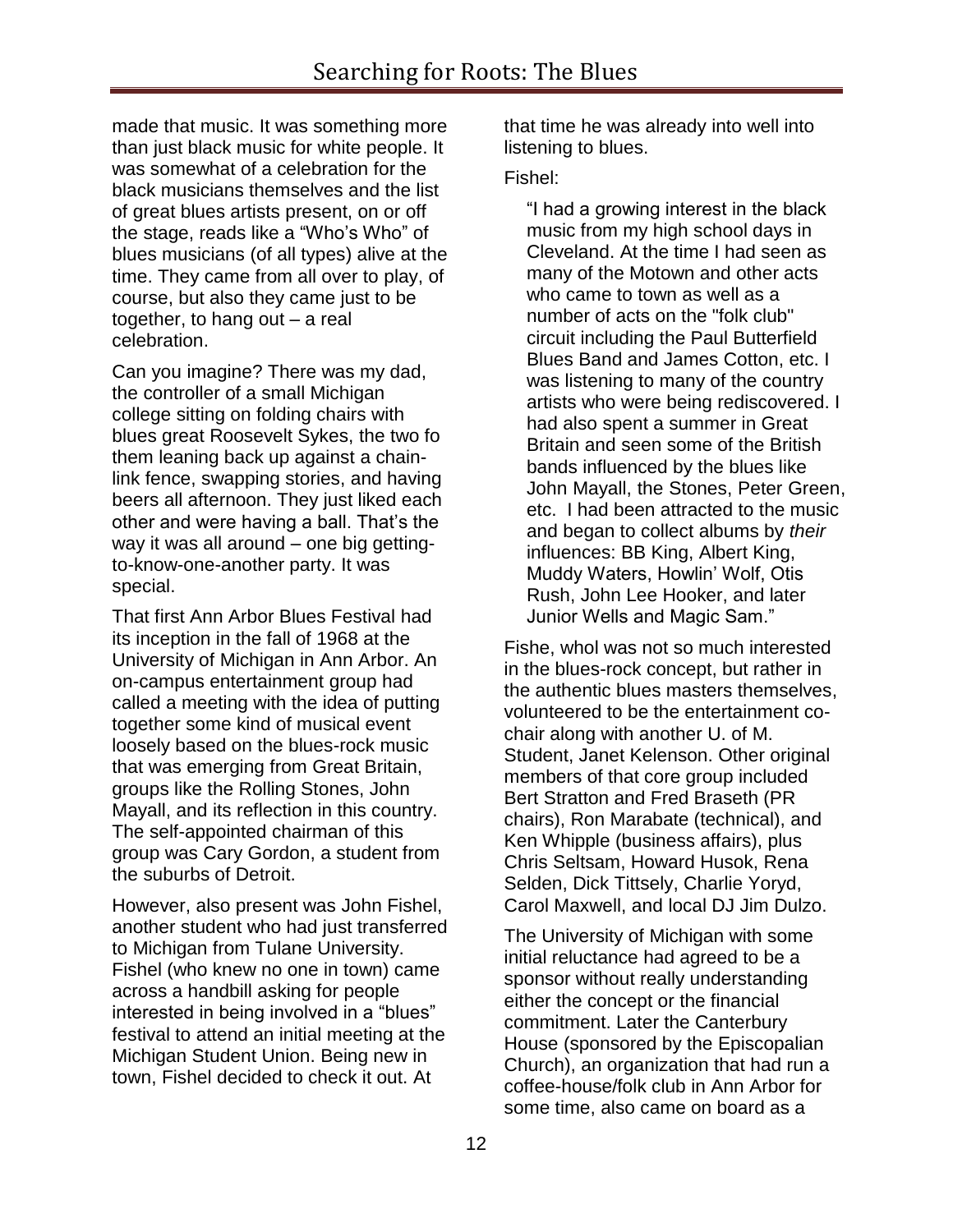sponsor. Something should someday be written about the generosity and foresight of the Canterbury House, which sponsored so much good music in those early years in the Ann Arbor area.

For many young white blues lovers living in the Midwest, like myself, a trip to Chicago, where the electric city blues was born was just a part of our general education. I should know. Our band, the Prime Movers Blues Band, made that trek in 1966 and at other times too, with our drummer (a young Iggy Pop) in tow. I was the lead singer and harmonica player, my brother Dan Erlewine played lead guitar, Robert Sheff (aka Blue "Gene" Tyranny) was on keyboards, Jack Dawson (later with Siegel-Schwall Blues Band) played bass, and Jimmy Osterberg (aka Iggy Pop), a young drummer we had found in a frat band.

And like so many students of the blues, the first place we landed was in Bob Koester"s "Jazz Record Mart." Koester, who founded Delmark Records (in my opinion the most important electric blues label ever) has probably introduced more blues fans to the real Chicago blues than anyone else on earth. He has my undying gratitude.

It was through Koester"s kindness and generosity that we were able to visit many of the seminal blues clubs on Chicago"s West and South side, places like Theresa"s Lounge, Peppers Lounge, and others, watching artists like Little Walter, Junior Wells, Buddy Guy, Big Walter Horton, and all the blues greats playing live in these small clubs. John Fishel took the same route in 1968, as he notes here:

"By Thanksgiving I was on a roll and decided that I should go to Chicago to deepen my understanding of the

scene and begin to identify artists to sign for the festival. My roommates were going home to Highland Park in the suburbs for the holiday, so I tagged along. Once there, I announced I was going into the Loop to visit the Jazz Record Mart, home of Delmark Records. I took public transportation to Jazz Record Mart, then located at 7 West Grand Street and walked into this very small crowded space.

"There were bins of hundreds of albums (blues, traditional jazz, bebop, etc. all the way to the new music being played by the AACM (Association for the Advancement of Creative Musicians) and recorded by Delmark), the covers all wrapped in plastic. The actual records were stored on shelves behind the counter to prevent rip offs. Hundreds of 78's were stacked on the floor for collectors. There were also posters and handbills advertising music playing throughout the city. It was crowded with lots of customers, a number of very hip staff, and Bob Koester.

"Koester was the founder of Delmark Records in St Louis; he later moved to Chicago. The label was in the cellar entered through a trap door in the back. Bob was and is an original and he is the guy whom I credit for helping me to explore the blues and enter a world which I only knew from albums and 45's, but had no idea about as lifestyle.

"On that first visit I began to discuss with him the idea of a festival focused on the real blues (if at the time I had a sense of what that meant), his ideas on who might be invited to perform, and perhaps most important for me, I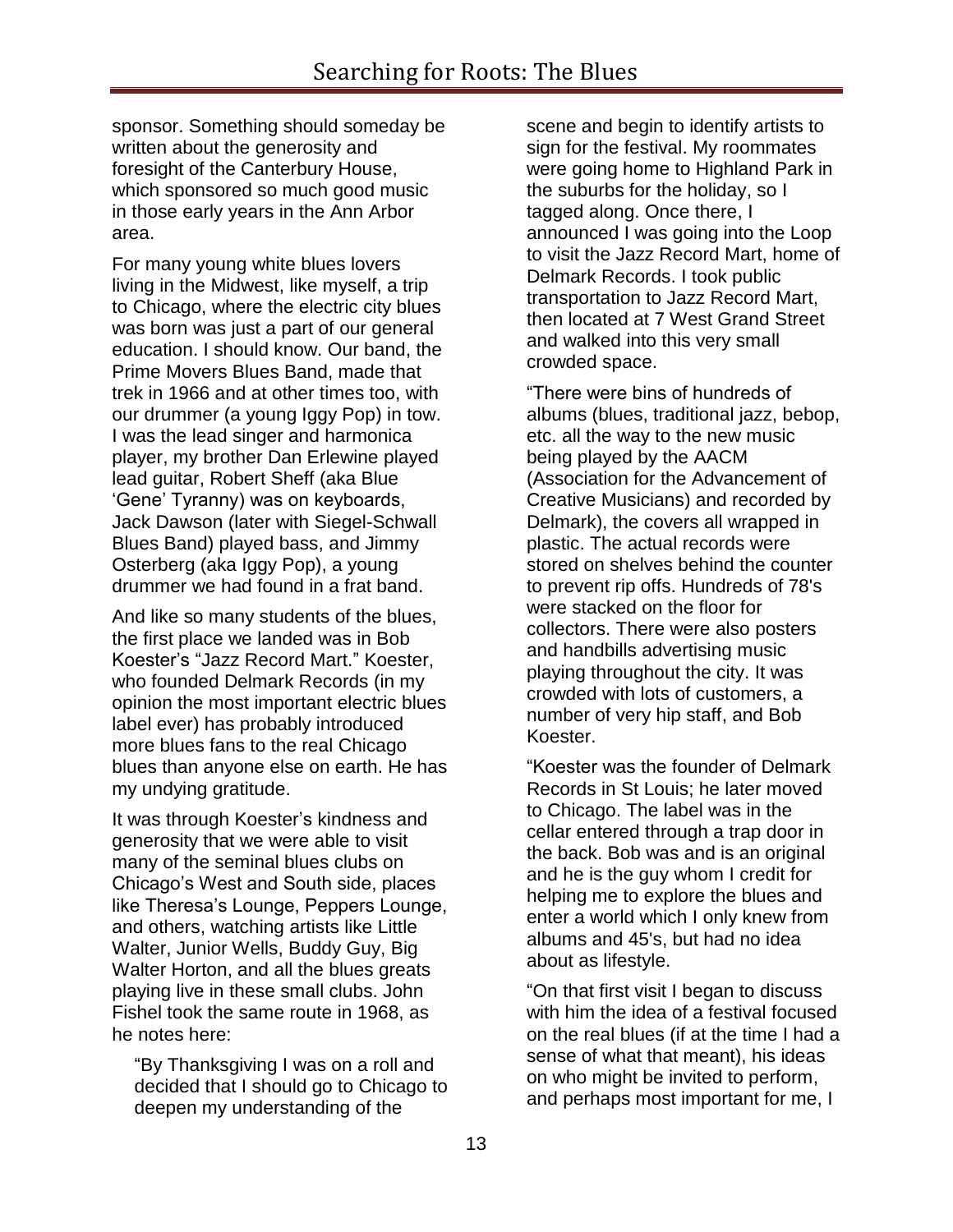asked about visiting some clubs. I heard about artists I never knew existed, guys like Luther Allison, Jimmy Dawkins, Mighty Joe Young, in addition to many legendary figures I didn't know were still alive, like Big Joe Williams, Sleepy John Estes, and Roosevelt Sykes, the Honeydripper. I was hooked!

"The next day, to the horror of my hosts in Highland Park, I announced I was going out to clubs on the South Side. I was back at the Jazz record Mart at closing time and one of the Jazz Record Mart clerks (Jim Brinsfield) took me by the El down to the clubs. I remember going to Peppers at 43rd Street and Vicennes (among others) and spending a night listening, watching, and becoming immersed in a lifestyle which would impact the first two festivals in 1969 and 1970. I remember a young Junior Wells and lots of bands who I never heard of, but who shook the place and reflected the connection of the migration from the south to the north in previous decades.

"I spent the next few days "living" at the Jazz Record Mart and talking to Bob Koester. I have (forty years later) three pages of mimeographed (remember that?) notes with dozens of names, addresses, and phone numbers of blues singers and players which Bob gave me. Looking at it today, many became the artists later contracted for the festivals, while others never were included. The sheets have my handwritten notes, names like: Carey Bell, the Myers Brothers with Fred Below, Johnny Young, Robert Pete Williams, Johnny Shines, Otis Spann, St Louis Jimmy Oden, Matt Murphy, Eddie Taylor,

Little Brother Montgomery, Billy Boy Arnold, Lonnie Johnson, Tampa Red, Bukka White, Houndog Taylor, Earl Hooker, Fred McDowell and the Howlin" Wolf. I had hit the Jack pot.

Jim Dulzo, popular DJ in the Ann Arbor/Detroit area at the time writes:

"The next thing I remember is that the blues committee decided they wanted to do a kind of like a warm-up or promotional concert for the festival. The idea was that since the festival itself was going to happen in like very late summer or very early in the fall, it would be very difficult to promote the students as they were coming back, so we wanted to do a kind of a warm up concert in the spring, before everybody left town.

"And so we did a show at the Michigan Union Ballroom, with the Luther Allison Trio. And I remember that I MC"d the show, because I was the disk jockey. And I think for me that was a very transforming experience, because although I had really enjoyed seeing the blues in those South-Side bars, there was so much else going on that I don"t think I really locked into it like I did at this concert. That concert really changed me. I think that"s when I really bonded with the blues, but my memory was that Luther was spectacular and this was a whole lot of U. of M. white kids seeing blues for the first time. And I think it really electrified a lot of people. So those are my very early memories of it.

#### John Fishel:

"Over the next few months, I began to be a regular visitor in Chicago. I discovered not only the South Side but the West Side as well. One of the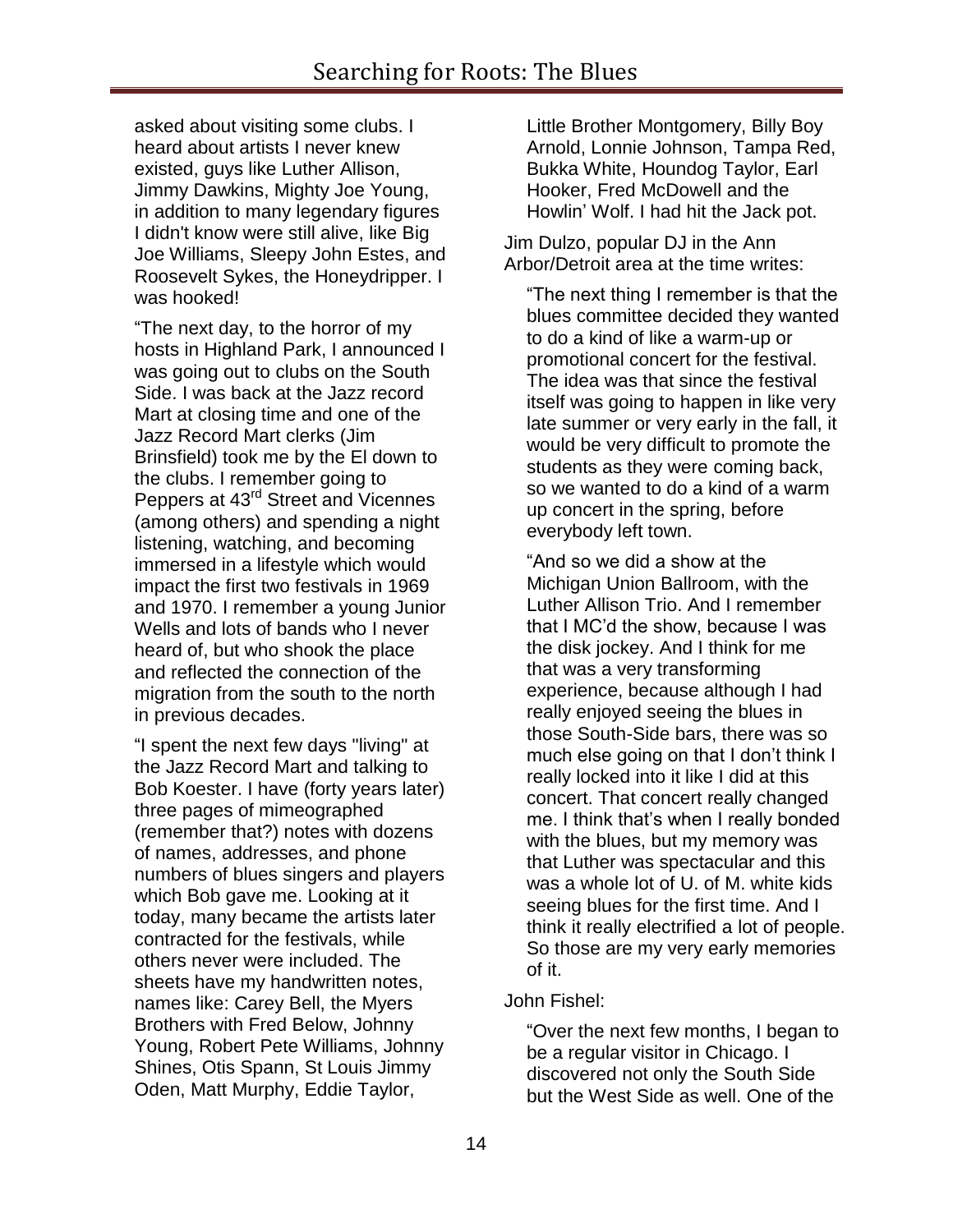younger guys I saw play was a then very young Luther Allison. He seemed old to me, but I was only twenty and Luther was probably ten years older. Luther was, as you know, an amazing performer and by early 1969 (as we began to solidify the support from our sponsors to make the Ann Arbor Blues Festival happen) I decided we should bring Luther Allison with Big Mojo on bass and Bob Richey on drums to the Michigan Student Union. We secured the ballroom, the student volunteers put up the handbills, and about 8:30 P.M. they took the stage. The room was maybe a third full. Luther played his first gig in Ann Arbor and an hour later the word of mouth had resulted in a packed house. I think this performance was the beginning of Ann Arbor's love affair with Allison and really launched his successful career. Here was a guy with a few singles, but no album yet, an unknown, but a wonderfully emotional singer and guitarist.

"By March, we had gotten into high gear. The contours of the first festival were underway. Through Bob Koester I met more and more artists and experienced amazing music by artists totally unknown in the white community. I was introduced by Koester to Dick Waterman, who at the time was managing Buddy Guy, Junior Wells, and a number of extraordinary bluesmen from the south, such as: Fred MacDowell, Robert Pete Williams, and Arthur Crudup. I began to make the connections between the enormous diversity in styles of blues and their influence on the blues rock bands playing at the Fillmore Auditorium in San Francisco and other halls around the country. Waterman was a major influence on my growing interest in country blues and my awareness of how so many blues artists had been ripped off during their careers. He was a very honorable guy in a less then honorable field.

"Between May and July, the show took shape and various artists were contracted. Looking at the copies of the contracts today it is hard to imagine how inexpensive the great blues artists were to book. One contract for the Muddy Waters band shows it cost the festival \$3000 for the evening. Many of the country blues artists were costing between \$250-300.

"In May we began to do the little bit of publicity we could afford. The festival budget was tiny! A press release states the Ann Arbor Blues Festival Committee "has no desire to become a part of the mammoth blues exploitation and is discriminately choosing its performers. We are interested in presenting a festival in which the artists and the audience will generate a blues mood, avoiding at all costs a teeny-bopper cultist happening." I think we succeeded. The festival tickets were priced at \$14 for the three days or \$5 per concert. How times have changed."

#### **The 1970 Ann Arbor Blues Festival**

The 1969 Ann Arbor Blues Festival captured a moment in time of the blues scene as it was back then. By the 1970 festival, many great players had already passed away, starting with the untimely death of Magic Sam in December of 1969. Magic Sam (along with Luther Allison) had taken that first festival by storm. It was hard to believe we would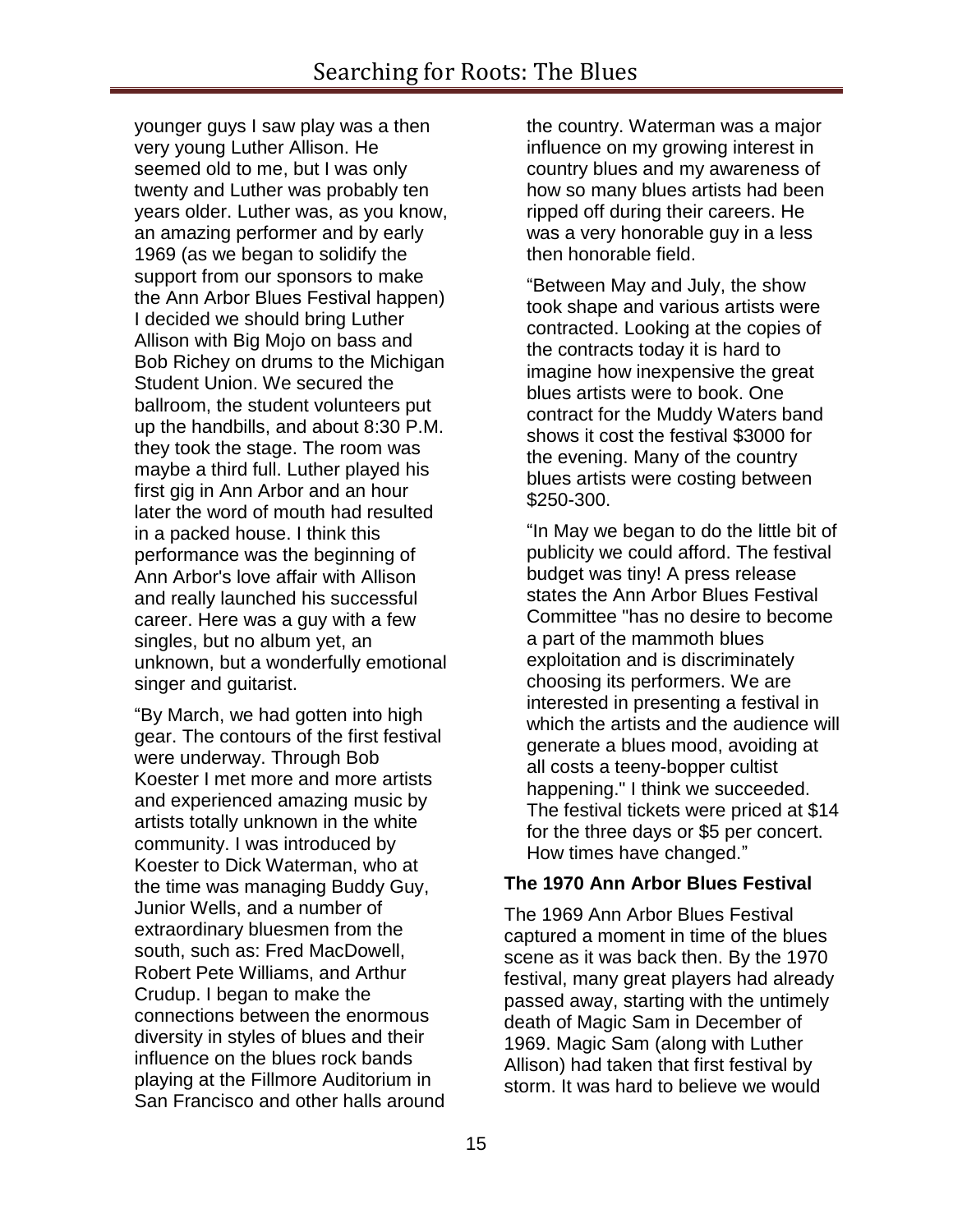never hear Sam play again. We had only just found him.

Otis Spann was also gone in the spring of 1970. Others who died in the interval between festivals include Lonnie Johnson, Earl Hooker, Slim Harpo, Skip James, and Kokomo Arnold. Already that first festival in 1969 (less than a year before) began to look more and more precious. The 1970 Ann Arbor Blues Festival was dedicated to Otis Spann"s memory.

John Fishel writes:

"Shortly after the 1969 festival, Delmark Records recorded and released "Southside Blues Jam" featuring Buddy Guy and Louis Myers. I remember talking with Otis Spann in the Jazz Record Mart about performing at the 1970 show. I also had the privilege of being at the "Southside Jam" recording session where Junior Wells sang about an ill Muddy Waters and Howling Wolf… In Chicago for Spann's funeral, I remember a large crowd at the service and sitting in the back of a Cadillac drinking a toast to Otis Spann with his former colleagues Birmingham Jones and drummer S.P. Leary"

"Visiting Toronto in early 1970, I saw Lonnie Johnson (no longer able to play guitar due to a stroke) sing in his beautiful soulful voice, accompanied lovingly by Buddy Guy. All these losses created an urgency in producing the second festival for 1970. The sponsors remained the University of Michigan and Canterbury House. The cast of volunteers changed. Ken Whipple became (along with me) the co chair and my friend Mark Platt took on the task of coordinating the entertainment. Other blues enthusiasts included Marian Krzyzowki, Dick Pohrt, Austin Iglehart, Glenn Baron, and Worth Gretter. A new stage was designed. The show was moved to the newly named Otis Spann Memorial Field.

"I traveled with my friends back and forth to Chicago, broadening my knowledge of the blues. We decided that we wanted to move beyond Chicago blues as our primary focus and try to give the audience an even better sense of the entire black blues genre. As I listened to more blues on albums, I tried to find out if the artists were still around and could come to the 2nd Ann Arbor Blues Festival.

"From the West Coast we signed Pee Wee Crayton, Eddie "Cleanhead Vincent, and Big Joe Turner. Also from the West Coast came Lowell Fulson. From Houston we brought in Juke Boy Bonner, from rural Texas we signed Mance Lipscomb, and from Louisiana, Robert Pete Williams. Both Lipscomb and Willians were represented by Dick waterman's Avalon Productions. From Virginia came John Jackson.

"We branched out into a still more modern blues sound with Bobbie Bland and Little Junior Parker. Having heard a cut on an album of harpist Papa George Lightfoot, I was happy to learn that he was still gigging. The festival's success in 1969 resulted in interest in blues artists currently playing and began to spark what, over time, was almost a blues renaissance and growth of the blues festival concept, which today is still going strong.

The first festival created the impetus for the American blues publication "Living Blues" joining "Blues Unlimited," a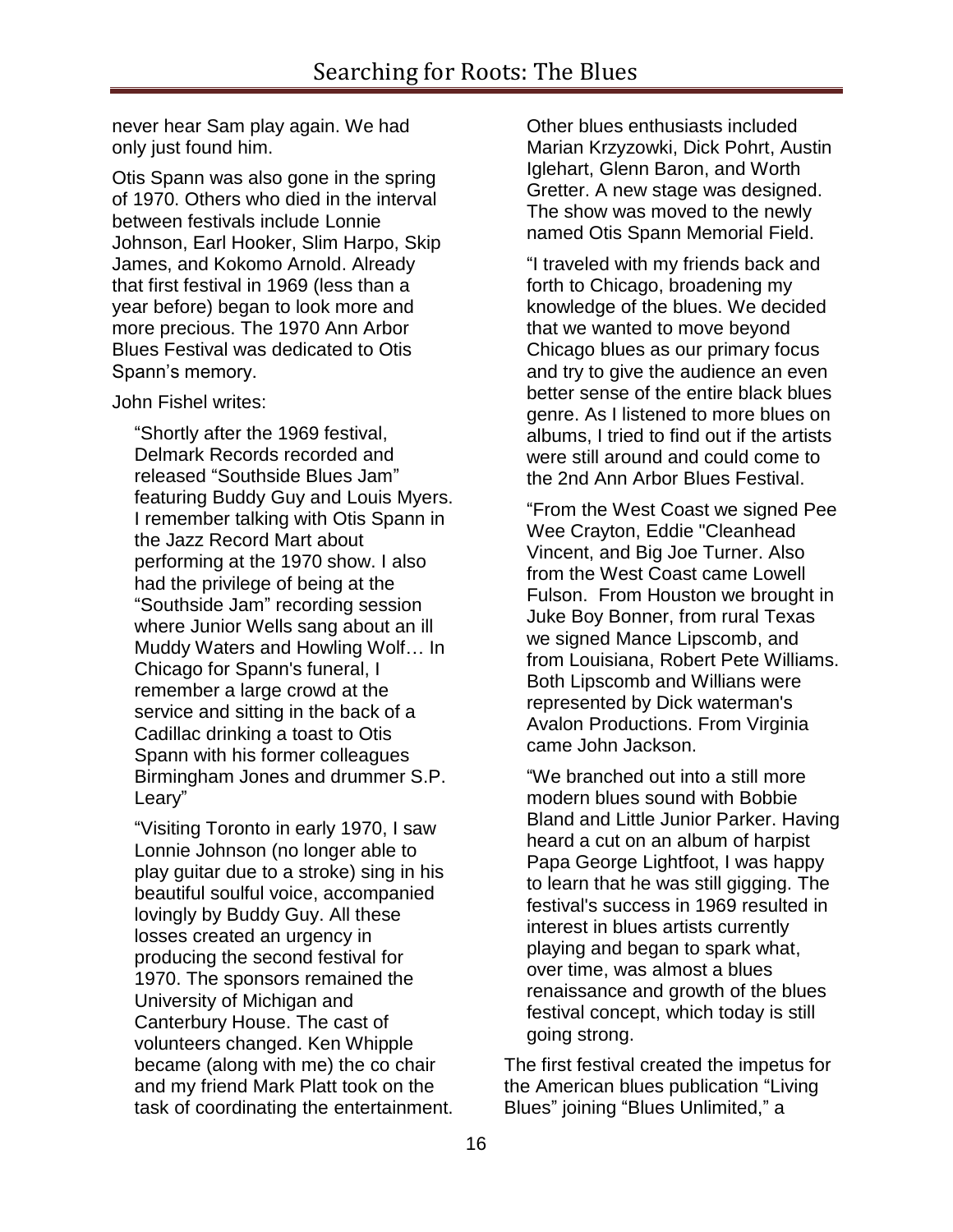British publication, with Jim O'Neal, Amy Van Singel, and Bruce Iglauer (later of Alligator Records) among others taking the lead, all of them working at Delmark Records and the Jazz Record Mart. Delmark Records, Chris Strachwitz's "Arhoolie label in Berkley and other specialty labels began to reach a wider audience.

"By late 1969 and early 1970, we were identifying acts from Chicago to be included including Hound Dog Taylor (an original if there ever was one) and the House Rockers (a fantastic "bar" band), Johnny Young, Sunnyland Slim, Carey Bell, and Buddy Guy. It was a blast traveling back and forth to Chicago and we made many trips on treacherous winter weekends just to see an act. Fortunately the blues scene was still very exciting with dozens of bars, taverns, and clubs.

"I remember some very unusual venues. One night we saw Junior Parker playing in what was a renovated bowling alley. You never knew what could happen. One weekend we traveled to the West Side to see Hound Dog. It was a very funky club on West Roosevelt, with a wild crowd. One of the guys brought his girl friend for a first-time visit to see the real blues. When we got ready to leave, a mean looking guy comes over and says that the girlfriend is not leaving except with him. Fortunately, with a little help from Ted Harvey, Hound Dog's drummer, we safely exited an hour later. Another night, Luther Allison was playing up the street and a group of European blues fans were visiting the club. Suddenly guns were pulled and all hell broke loose. The French

guy sitting next to me seemed to be unaware that something was going on.

"I was fortunate (after graduating in the spring of 1970) to spend the summer preparing for the festival working at the Jazz Record Mart and living in an extra bedroom at Bob and Sue Koester's apartment. It was perfect. Every day I sold blues albums and every night, if I wanted, I could go hear music. Blind Arvella Gray the street musician played out front. The Jazz Record Mart was a meeting place for all kinds of musicians including both Jazz and blues.

"People came from all over the world to see and hear the blues. One night there was an official from the still communist Czechoslovakia in town who went out with Bob Koester and his entourage to hear the music. Every Monday there were jam sessions at various venues. It is hard to remember who performed, but literally every working musician in the South or West Side would show up, beginning in the early afternoon and jam until the places closed late at night.

"It remains some of the finest most soulful experiences of my life. I got to know well most of the musicians. Carey Bell who played the 1970's festival was just starting to break out, and I remember his cousin Royal Johnson (an unknown guitarist who gigged with him) blowing my mind. I brought them to Ann Arbor to play at Canterbury House before the festival and I have some great snapshots of their visit to my crib.

"Finally the big weekend of the festival came, August 7-9, 1970. We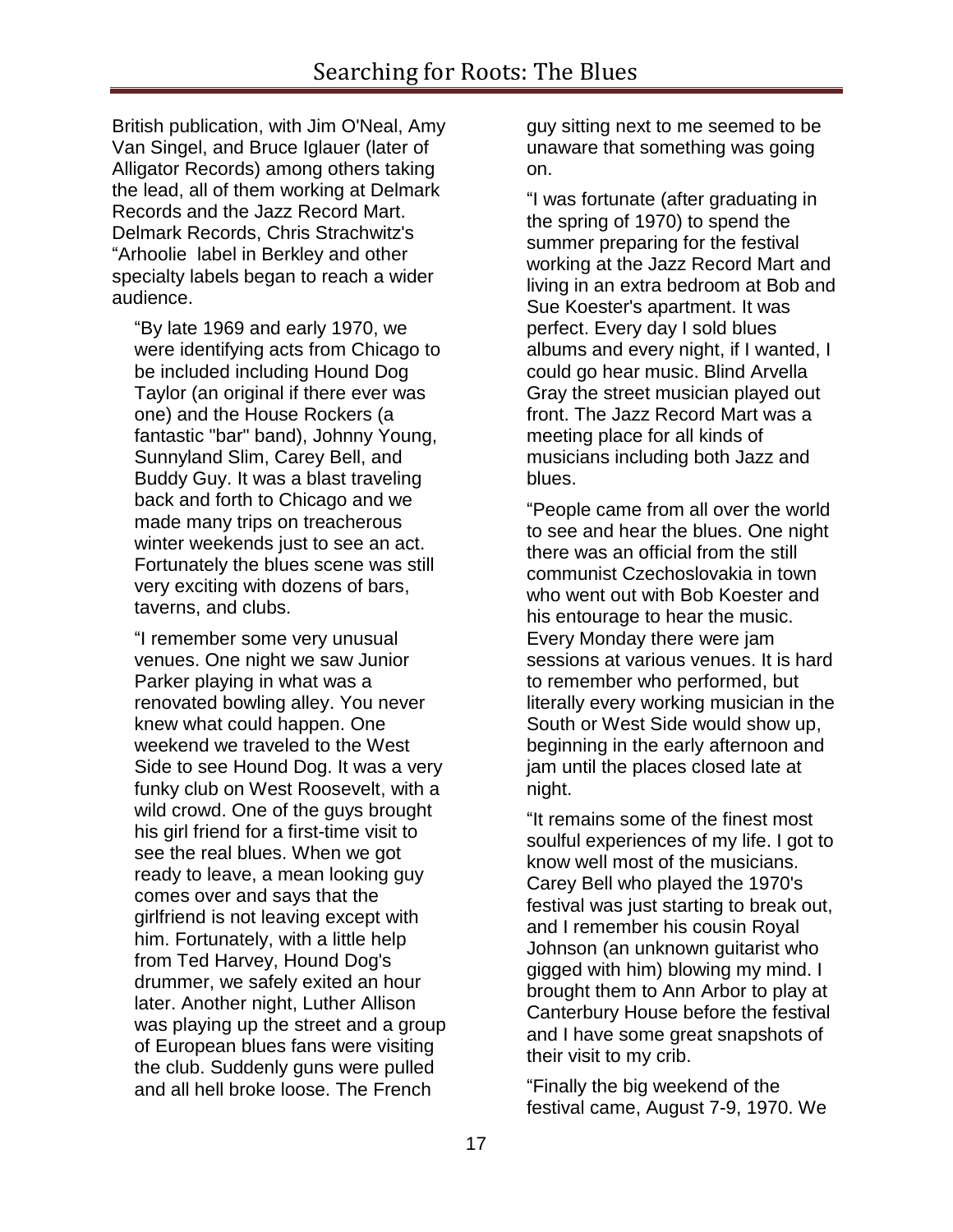opened as in the previous year with Roosevelt Sykes and closed again with Son House. In between, we had a few returning groups and some new ones. John Lee Hooker came in from Detroit, the extraordinary and articulate Johnny Shines, and Albert King. We were better organized and the crowd was larger. Sadly people decided that paying \$15 for the series was too much and we had lots of gate crashers. Still it was a mellow scene. There were magic moments:

"The second year, our emcee was Paul Oiliver, the British blues scholar and academic expert in African architecture. He brought a more serious tone to the proceeding then Big Bill Hill in the first year, but did a wonderful job reflecting his love of the music.

"Memories of sitting with Fred McDowell, later my house guest, after the festival, Sunnyland Slim, and others listening to stories about Jim Crow and days on the cotton plantations of the South were a sobering experience which made me better understand the blues and its roots

"The festival was again a superb cross section of the music I continue to love. Sadly, the gate crashers created a financial crisis which resulted in the second Ann Arbor Blues Festival being the last until it was resurrected by another group a few years later as the Ann Arbor Blues and Jazz festival. I have a memory of sending out our volunteers with empty card board barrels (with a Kentucky Fried Chicken logo on them) to raise a few bucks to cover the deficit seems incongruous, but maybe not.

The 1970 Ann Arbor Blues Festival would be the last. A benefit featuring artists Otis Rush, Johnny Winter, Buddy Guy, Luther Allison, and Junior Wells at the University of Michigan Events building was a wonderful show, but could not save the festival. Neither could a benefit show at the University of Wisconsin Blues Society that generated \$1800, but again not enough to save the day.

The 1970 Ann Arbor Blues Festival was well received by the critics including a feature in the New York Times written by music critic John S. Wilson each of the three days. He commended the audience for its patience, receptivity, and the less familiar artists for giving the festival its unique distinct flavor.

A review in Rolling Stone magazine, still a relatively young publication, in September 1970 called the 1970 Ann Arbor Blues Festival almost a perfect success. "Rarely has an audience heard so much great music in a weekend."

John Fishel went on to do a series of small festivals at the University of Miami in Coral Gables, Florida with his brother Jim, who also helped on the two Ann Arbor Blues festivals. Jim Fishel was instrumental in turning John Fishel on to various blues artists when he was younger, artists such as Luther Allison, Rober Jr. Lockwood, Houston Stackhouse, and Eddie Bacchus (a great organist from Cleveland). John Fishel later worked with Dick Waterman for a short while when Luther Allison was trying to break out into a larger audience and when Bonnie Raitt was beginning her career. John went on to do social work and today directs a large not-for-profit corporation in Los Angeles.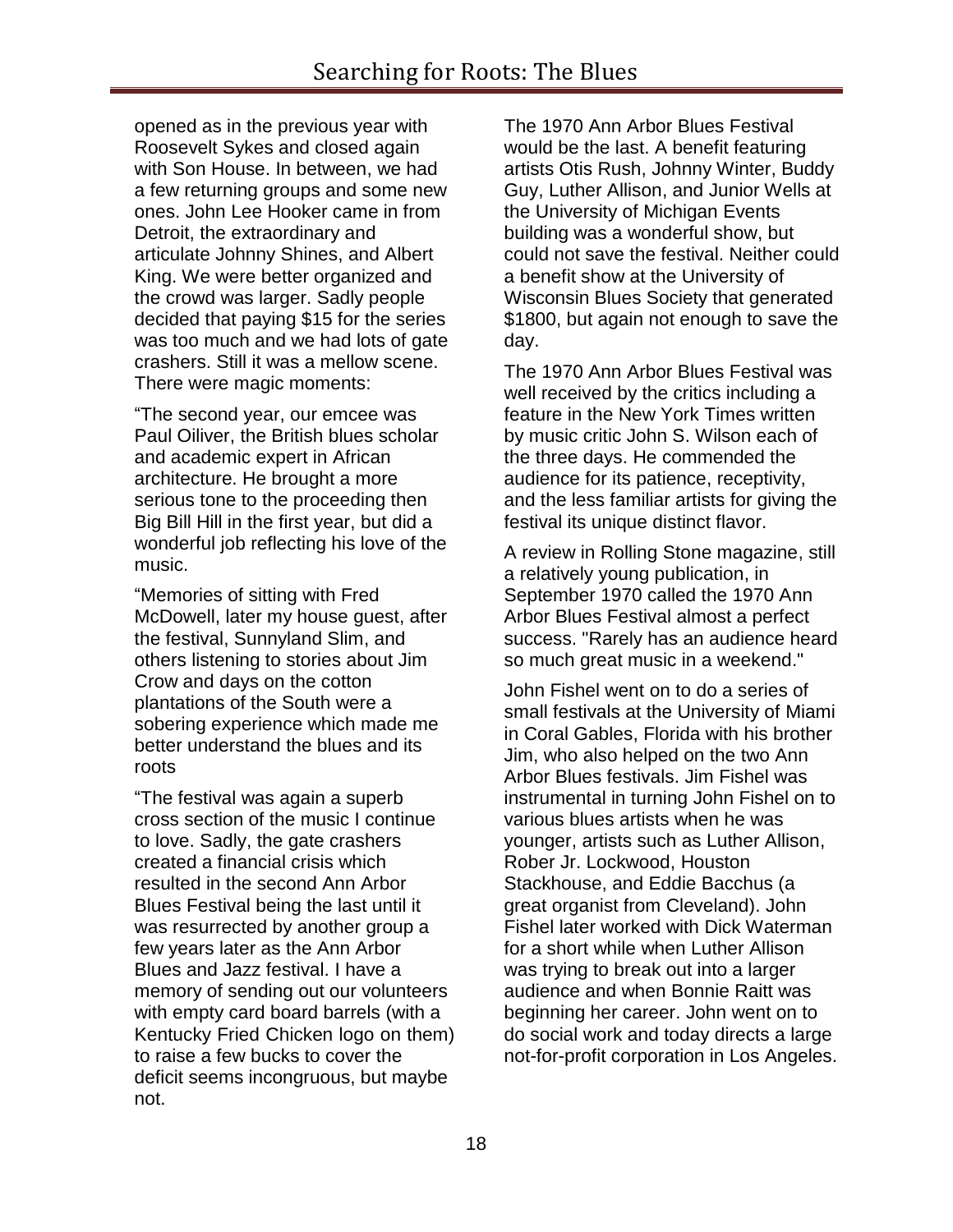## **The End of the Blues Festivals**

The 1970 festival ran into stiff competition from a large (and historic) rock concert being held at the same time in nearby Goose Lake. The Goose Lake Bonanza drew a lot of attendees away from the blues festival, with the result that, when all was said and done, the festival came out in the red, a loss of some \$25,000, which was a lot in those days.

It has been said by way of criticism of the first two Ann Arbor Blues Festivals that they were too esoteric, that the artists were not known by the general public, and so forth. That is of course true, by definition.

At the time of those first two blues festivals, most of these performers were generally unknown to White America. City blues was esoteric, by definition. It hadn"t been found by the mainstream yet and that is a major reason why the original Ann Arbor Blues Festival was undertaken in the first place: to bring these artists to general attention, which it did. If not for the insight of festival chairman John Fishel into these (mostly) Chicago artists, we would probably have had a good blues-rock concert that would be quite forgettable by now.

It is true that there was no attempt to include jazz, R&B, or popular headliners in these first festivals and it is true that mainstream artists might have resulted in a larger attendance. It is fair to say that John Fishel and crew were purists. A cross-section of music genres was not envisioned by the festival coordinators (or any of us involved), who were struggling to bring modern-electric city blues to national recognition. It is not that we were scholars or historians, at least not most of us. More than anything else, everyone involved just really

wanted to hear this music live and meet the performers. We just loved the music and felt it deserved a wider audience.

Discovering that these great blues artists were alive and living all around us, but never previously accessed or known, was a revelation at that time. Here was not a dying or antiquated music needing our revival, as was the case with certain styles of folk music. Modern electric blues was very much alive and well in cities across the United States, only separated from white America racially. It just needed some ears.

Removing that racial curtain exposed a vast wealth of music to be experienced and absorbed. What happened in that first blues festival in 1969 was a musical and personal revelation to many of those in attendance, at least to the white members of the audience. It helped to launch a new era of blues discovery and acceptance.

#### **The Ann Arbor Blues & Jazz Festivals**

There was no Ann Arbor Blues Festival in 1971, but a year later the Ann Arbor Blues & Jazz Festival was founded by promoter Peter Andrews and blues expert John Sinclair. Although quite similar and wonderful in its own right, the succeeding Ann Arbor Blues & Jazz Festivals were different in that they widened the scope of the festival to include jazz and R&B, for example Miles Davis and Ray Charles. The emphasis on purely blues was gone. This, coupled with the attrition rate of great blues masters in the subsequent years, made it increasingly difficult to repeat the format of those initial Ann Arbor Blues Festivals in 1969 and 1970 even if we wanted to. The attrition rate alone meant that those first festivals could never be repeated. Here are some details.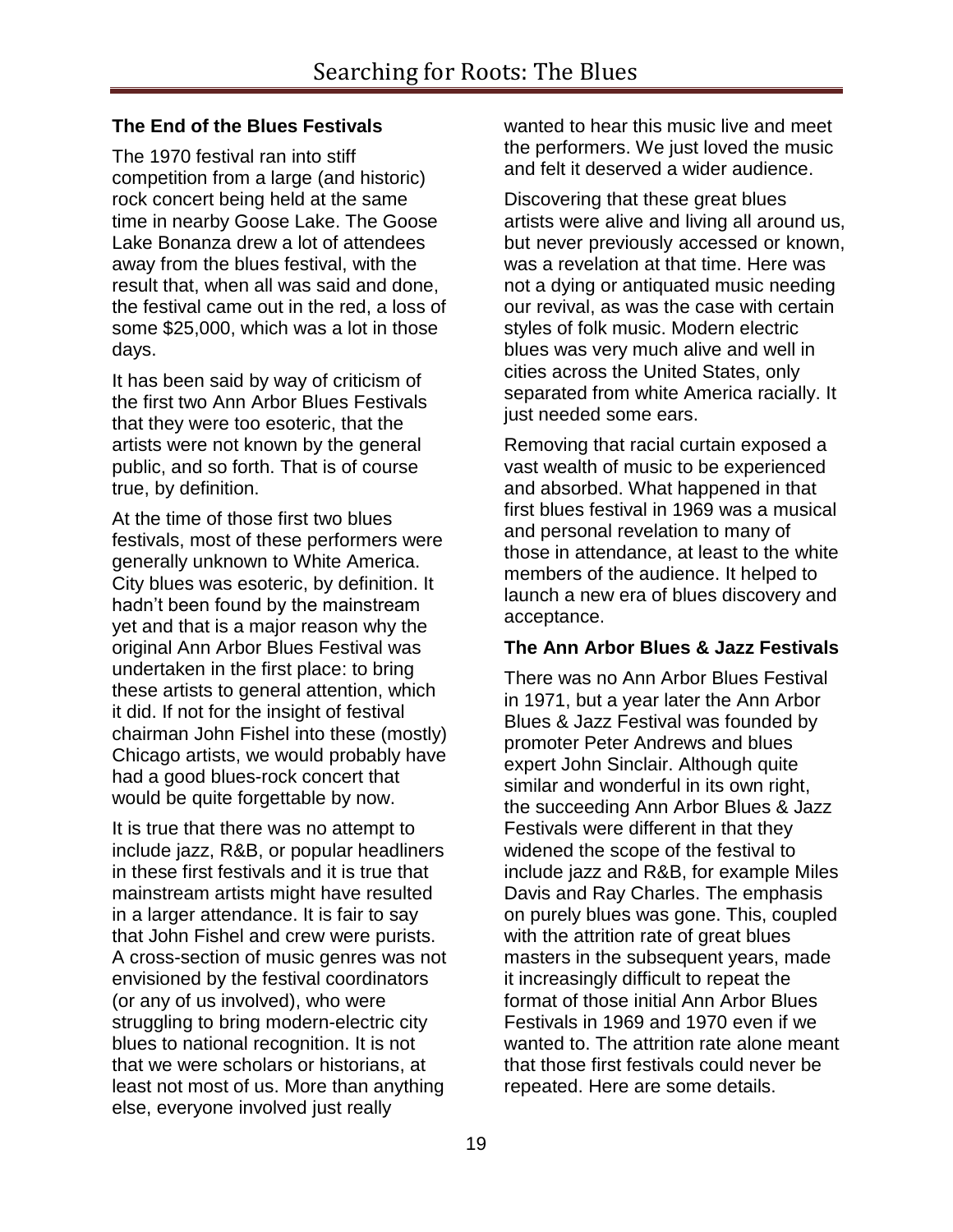After losing money at the 1970 Ann Arbor Blues Festival, the University of Michigan was cautious about continuing the festival and asked their events director Peter Andrews to look into it. In an interview I did with Andrews, he states: "The University of Michigan administration asked me to look into reviving the Ann Arbor Blues Festival, because everybody saw that it was a great artistic success, which it was."

Andrews wrote in the program for the 1973 Ann Arbor Blues & Jazz Festival:

> "In 1971, I was appointed to the position of Events Director for the University of Michigan and asked by the Vice President in charge of student affairs to try to recreate the festival for the coming year. I told them that it would be impossible to have a festival that summer and that they should aim toward 1972. No 1971 festival was held."

John Sinclair and Peter Andrews wrote in the printed program for the 1972 Ann Arbor Blues & Jazz Festival:

> "The Blues and Jazz festival was conceived last winter by Rainbow Multi-Media president Peter Andrews as a revival of the original Ann Arbor Blues Festival, which after two incredible years (1969 and 1970) of artistic (but not financial) success was laid to rest by the University of Michigan before a 1971 festival could struggle into life."

And from the same text:

"… careful booking, detailed planning, and superior organization, coupled with the expansion of the festival into contemporary jazz music and a slightly less esoteric line-up of blues artist, would not only insure the success of the 1972

festival, but would also expand upon the musical base laid down by the producers and participants in the earlier blues festivals, which had essentially limited their potential appeal to music lovers by featuring little-known (though musically excellent) blues performers from many different disciplines with the blues idiom."

# **Finances and the Blues Festivals**

Something that has come up again and again over the years for some reason is the statement that those first two Ann Arbor Blues Festivals didn"t make money, while their successor, the Ann Arbor Blues & Jazz Festival did. The actual records don"t support that statement. Here is what a little research turned up.

# **1969 Ann Arbor Blues Festival**

The 1969 Ann Arbor Blues Festival had a total proposed budget for \$57,200 in revenue and \$52,950 in expenses, giving a profit of \$4,250. In actuality, they received \$63,533 in revenue, had \$63,137.17 in expenses, giving a profit of \$406.04, still a profit and not a loss. This data was taken from the "Financial Report for the Ann Arbor Summer Blues Festival," Summer of 1969, Bentley Historical Collection, UAC VP collection.

# **1970 Ann Arbor Blues Festival**

"The major problem with the 1970 Blues festival was its tremendous financial failure, leaving a debt of some \$25,000, most of which was attributable to last-minute emergency police and "security" costs and to over booking (too many artists at too high prices) and underpricing of festival tickets (four shows for \$10)."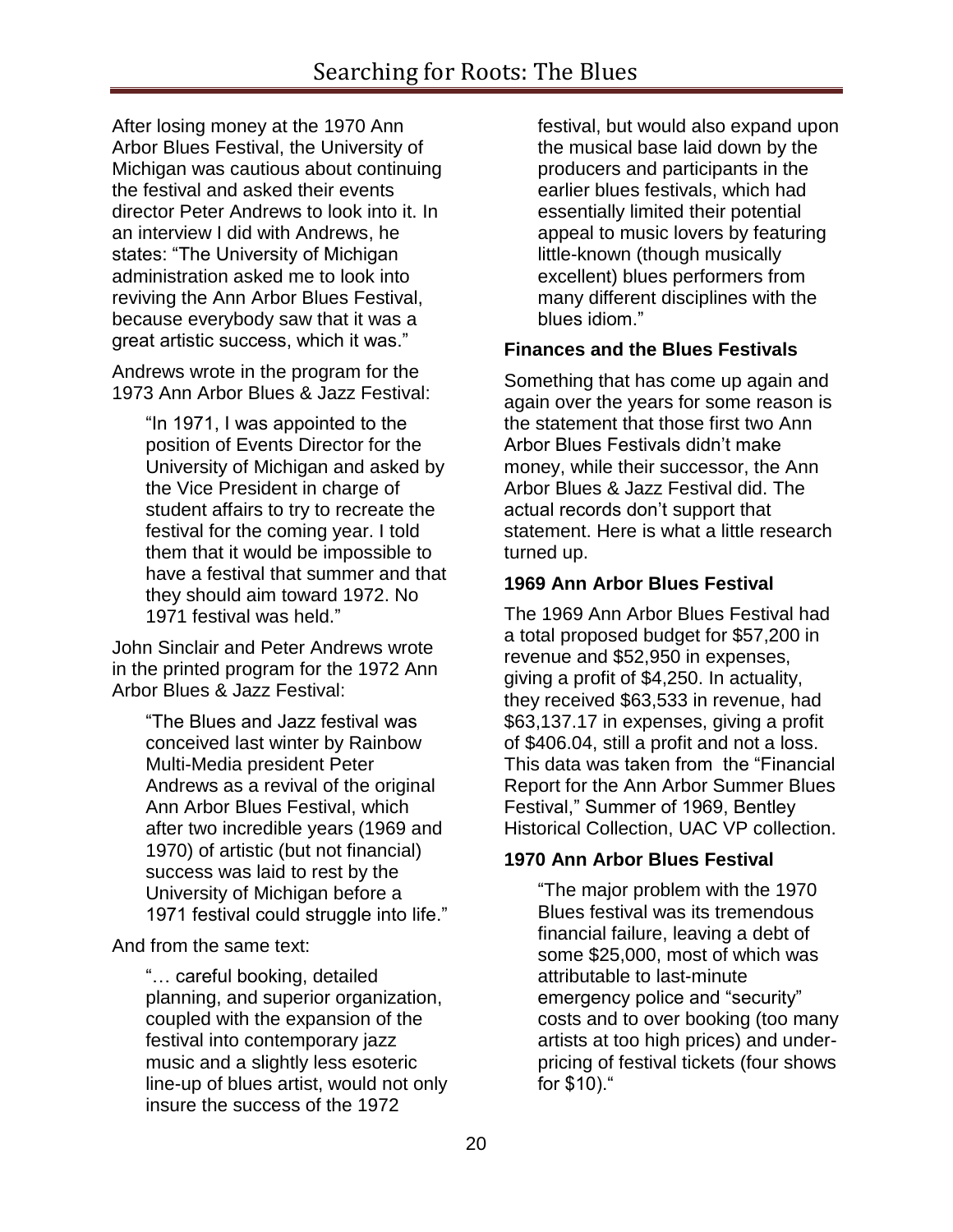This was taken from the 1972 Ann Arbor Blues & Jazz Festival program. In fact, most authorities blame the loss on the huge pop festival at Goose Lake, Michigan on the same days. John Fishel confirms the loss as about \$25,000.

#### **1972 Ann Arbor Blues & Jazz Festival Financial Report**

Released by the Rainbow Multimedia, after the festival. These figures were preliminary, and miscellaneous bills were still coming in.

Total Revenue \$242,034.62

Expenses \$246,603.94

Loss of \$3,569.32

"We averaged 11,000 persons per show last year for each of five shows. Due to losses in the area of food concessions, our gross revenues fell some \$4,000-\$5,000 short of our final budget…"

This from co-founder Peter Andrews in the program for the 1973 Ann Arbor Blues & Jazz Festival. Source: Bentley Historical Collection, John Sinclair Papers. They ultimately lost perhaps five grand.

#### **1973 Ann Arbor Blues & Jazz Festival Financial Report**

According to Peter Andrews the coproducer of the 1973 festival, he remembers that the 1973 festival just about broke even.

## **1974 Ann Arbor Blues & Jazz Festival in Exile**

In 1974, with a change in city government (more republicans on the city council), Sinclair and Andrews ran into problems getting a festival permit. The festival promoters were denied permission to hold the event in Ann

Arbor and the fate of the festival became a bitterly debated issue in the press and about town. There was nothing to be done about it, so, it was decided to hold a 1974 festival, but in exile, at another location. A small college in Windsor, Ontario volunteered a spot and it was decided to hold the 1974 Ann Arbor Blues and Jazz Festival in another country - Canada.

All the standard festival preparations took place, including an extensive carpool system for busing blues enthusiast from Michigan to the site in Canada. There was only one problem and it was a big one. They failed to anticipate that the FBI and other law enforcement officials would prevent the thousands of would-be attendees from crossing the border. They just refused to let concert goers from the states of Michigan cross the border, ordering their cards to turn back.

Worse, they refused to allow John Sinclair, who was co-producing the festival, to cross into Canada, forcing him to retreat to a temporary headquarters in the Shelby Hotel in Detroit. No reasons were given at the border for turning the cars back. Cars were searched and any with drugs were confiscated and their occupants arrested. That same was true at the gates in Windsor: anyone found smoking Marijuana or carrying it was immediately arrested and taken to jail. The net effect was to ruin the festival, causing over \$100,000 in losses -- a financial disaster.

So, in the last analysis no real money was made at any of these festivals, but that first Ann Arbor Blues Festival made a profit of \$406.04, enough perhaps to buy pizza for the staff and volunteers!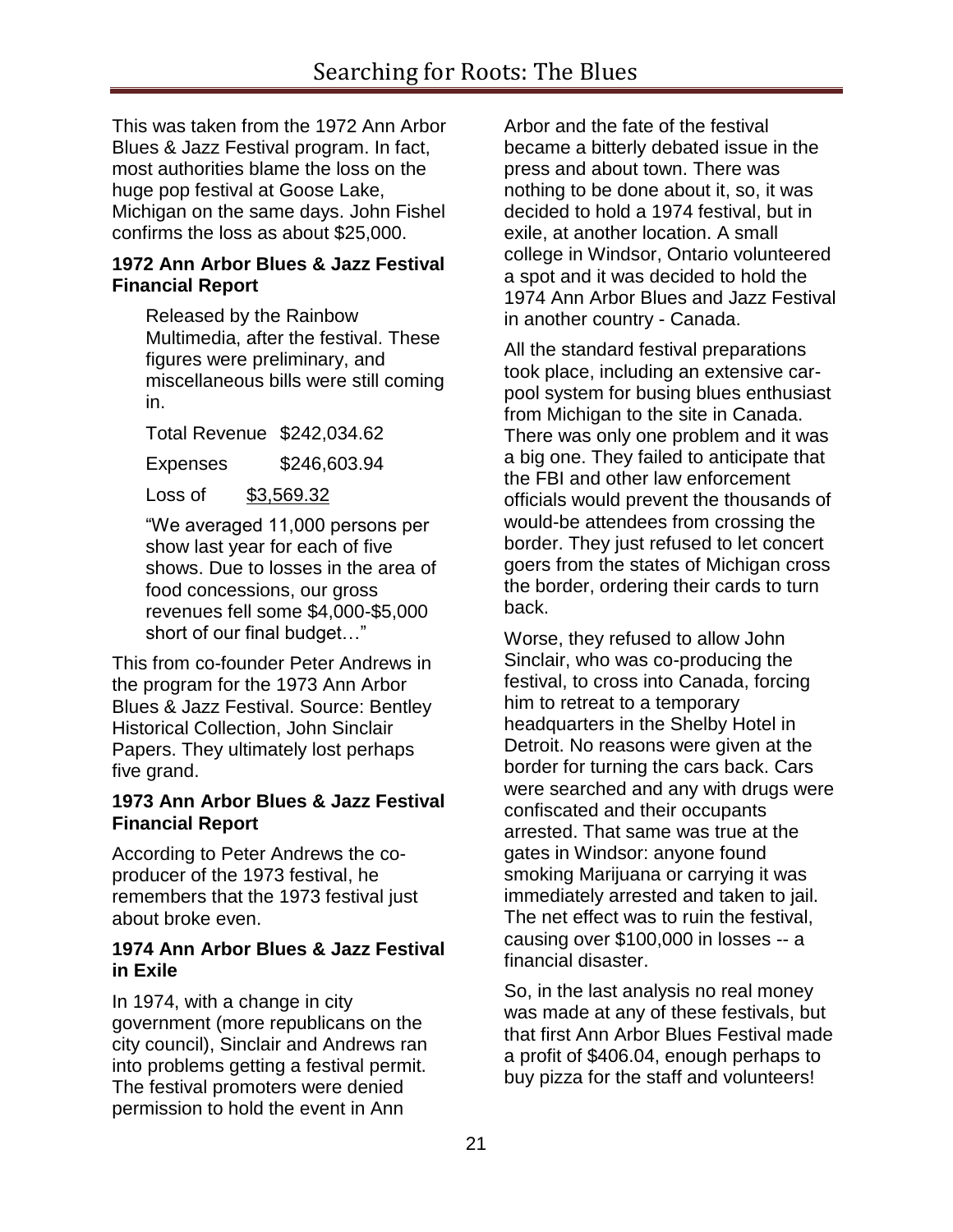As for me, I continued to interview blues artists as part of the Ann Arbor Blues & Jazz Festivals and to take care of the performers, only now I was using video equipment. After the 1974 fiasco, the Ann Arbor Blues & Jazz Festival folded and was not resumed until 1992. In recent years, I served on the board of directors for that organization for a number of years and ended up as the official archivist. The festival closed in 2006 for lack of funds. By then there were blues festivals each year in almost every large Midwestern town. It is the end of an era.

# **The Blues Today**

Today blues continues to be popular across America. What I did not realize so well at the time of those first festivals is that the majority of the performers were not young men and women. The average age of all the main performers for the two festivals (some 47 of them, including the youngest players) was about fifty years of age and a number of them were in their sixties (Mance Liscomb was 74). We are talking about the end of a movement, not the beginning. In 2008, of the main headliner blues artists in those first Ann Arbor Blues Festivals, over 90% of them have passed away. Only some of the youngest artists (then) still remain alive and then only a few of them. They are the grandfathers now.

Of course there are some wonderful younger blues players. But let"s not kid ourselves: we still have the form of the blues, but today we probably have more form than substance. Where is the next Howlin" Wolf or Muddy Waters? Players of that caliber have not appeared among the younger players and for a very simple reason: modern city blues, like all things in life, has a beginning, a middle,

and now an end. This is not to say that blues are dead.

## **The Blues**

Everyone gets the blues sometimes. We can all agree on that. But everyone does not get the particular blues that African Americans have had. We can all learn to sing the blues if we have that talent, but the historical blues sung by the black Americans that migrated from the South to Chicago is not open to us just because we all happen to get the blues from time to time.

African-American Chicago blues, like those played at the first two Ann Arbor Blues Festivals is now a piece of history, a period in time, that (as racial exclusion ceases and racial tensions ease) has become a closed book for all of us (black and white together) going forward. We can all sing the blues, just not those blues. Even the racial divide that separated the races is weakening. The election of Barack Obama is certainly a signal that America is becoming multicultural and multiracial, and this country is no longer the exclusive province of white men. The discovery of modern blues on the part of white America did not happen in a vacuum. It came exactly at a time when the whole American culture was in upheaval. We are talking about the heart of the 1960s, from 1965 onward.

As some folk music enthusiasts moved from studying folk music into the blues, there was something in the blues that we really did not know in ourselves. Blues was (at least to me) a call from somewhere deeper than the white audiences knew about, a call that resonated and lured us to dig beneath the social veneer of white America and to see if what we heard out there from the black blues artists was also in here,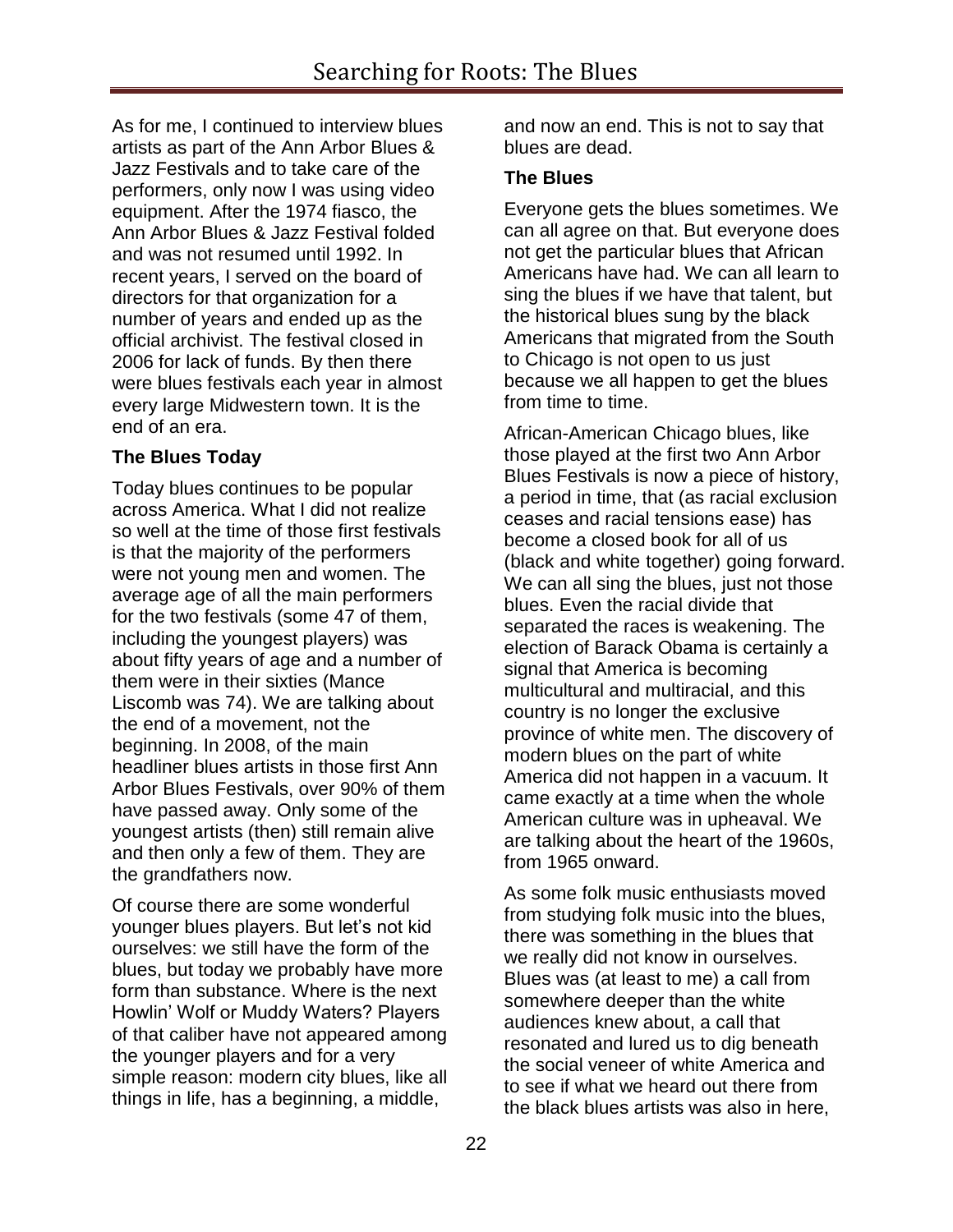somewhere deep within ourselves. Was there really such a thing as one human voice and condition?

Some have written that white artists were simply feeling guilty, trying to save their own souls. The white musicians I knew were not trying to save their souls as much as trying to reach a level playing field where they believed all humans stand. Sure, we were afraid we might be missing something in the soul department and we just wanted to get down to it. Most of us were not religious in the sense that we were trying to "save" anything.

We were perhaps guilty of ascribing to the blues something outside of our own experience and longing to know what that experience meant. It was not the suffering itself of black history we were seeking, but a taste of the life wisdom that came out of that suffering. We looked up to black artists as mentors and perhaps we *were* questioning our own lack of suffering, the inequality of it all. I don"t recall ever meeting a folk or blues artist who was a right-wing John Bircher.

Did white players lack soul? That is a loaded question. I don"t believe anyone lacks soul, black or white, but we sure heard something in the blues that resonated with us, something we did not fully understand or know much about in ourselves. Otherwise the blues would not have fascinated us as it did. Perhaps some of us did feel guilty for our lack of suffering and our easy upbringing. In the mid-1960s, the whole culture was being shed like a snake sheds its skin. There was something real and permanent (beyond time) in the blues that spoke out to us, something we wanted to get to know, to understand, and also to find within ourselves. The

blues helped us find that feeling for our self and for others.

What is music anyway? Why do we listen to it? Why do we listen to certain songs over and over? What do we absorb or get out of our favorite tunes? These are all questions that I have pondered.

Obviously blues music contains some kind of information that we somehow can"t get enough of and that some of us feel we need, at least important enough to listen again and again to these tunes.

That"s what happened to me. As a folkie, I was used to listening carefully to music. When I came across authentic modern blues, I heard something that resonated deep within me and I yearned for more of it. There was something in that music that I needed to understand and to absorb.

In 2006 I heard a young white musician singing a classic blues song. He was singing in full Ebonic dialect and he was sincere about it. I was amazed and almost offended, but he was so innocent about it.

What was he thinking? It took me a while to understand that my overreaction to this young player was not so much his arrogance, because he was not arrogant; it was something else. This young twenty-something kid was reenacting the blues, word for word, including the black dialect and this amounted (in my hearing it) to pushing the blues from the present into the past. Chicago city blues is becoming folklore rather than reality – a part of history. And I hated to see it go there.

And time since then has shown this to be true. The Chicago city blues was an era like all other great periods of music and those first two Ann Arbor blues